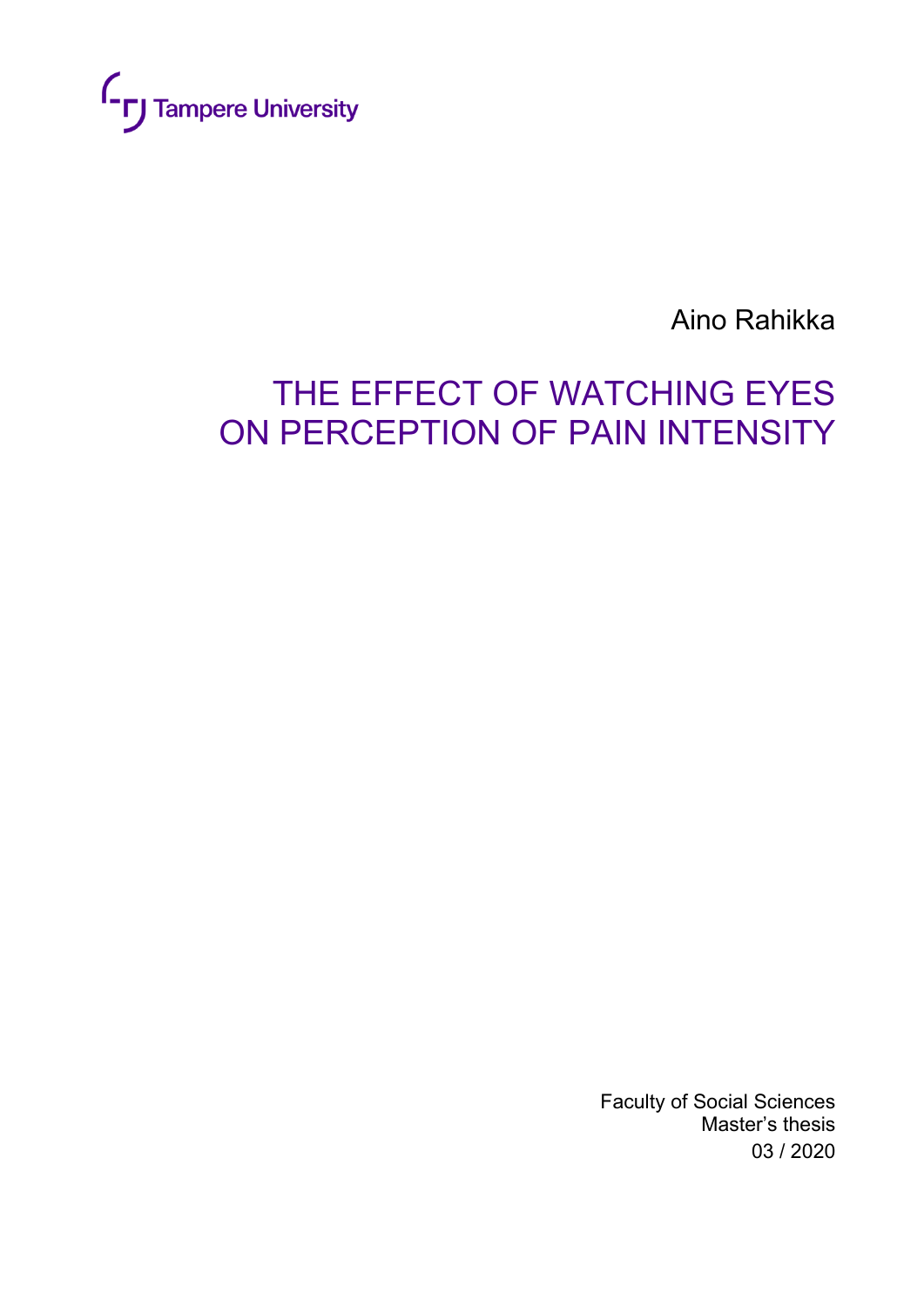# **ABSTRACT**

Aino Rahikka: The effect of watching eyes on perception of pain intensity Master's thesis Tampere University Psychology 03 / 2020

Previous studies have shown how cognitive-emotional top-down processes can affect conscious pain perception. The experience of pain has been found to alter when, for example, attention direction or affective state are manipulated. Furthermore, interpersonal factors have also been found to have alleviating effects on pain. Because eye contact offers a fundamental connection between two people in all meetings, this study aimed to examine whether the mere perception of direct eye gaze of another person could have an effect on the perception of pain intensity. Following previous research on eye gaze and pain perception, we reasoned that there could be two possible effects of eye gaze direction: perception of direct eye gaze could heighten or lower pain intensity compared to averted eye gaze. These two hypothesized contradictory effects are explained through two different cognitive-affective processes. We also investigated whether the mere presence of another person could have a lowering effect on pain perception.

In this study, 98 female participants were asked to rate the amount of pain intensity they felt while they experienced mild to moderate pressure-pain in their finger caused by a flat-tipped stylus. During pain induction, the first experimental group received direct eye gaze, the second group received averted eye gaze and the third group experienced the pain induction alone. Affective state before and after pain induction and selffocused attention were measured by questionnaires. The results showed no differences in pain intensity between the experimental groups. Thus, no effect of gaze direction or another individual's presence on pain perception was found. In addition, no attentive or affective differences were found between experimental groups. It then seems, that eye contact is simply not a strong enough signal to affect this powerful physiological sensation. Finally, the limitations of the study and future directions are discussed.

Keywords: pain, eye gaze, gaze direction, social modulation, affect, attention

The originality of this thesis has been checked using the Turnitin OriginalityCheck service.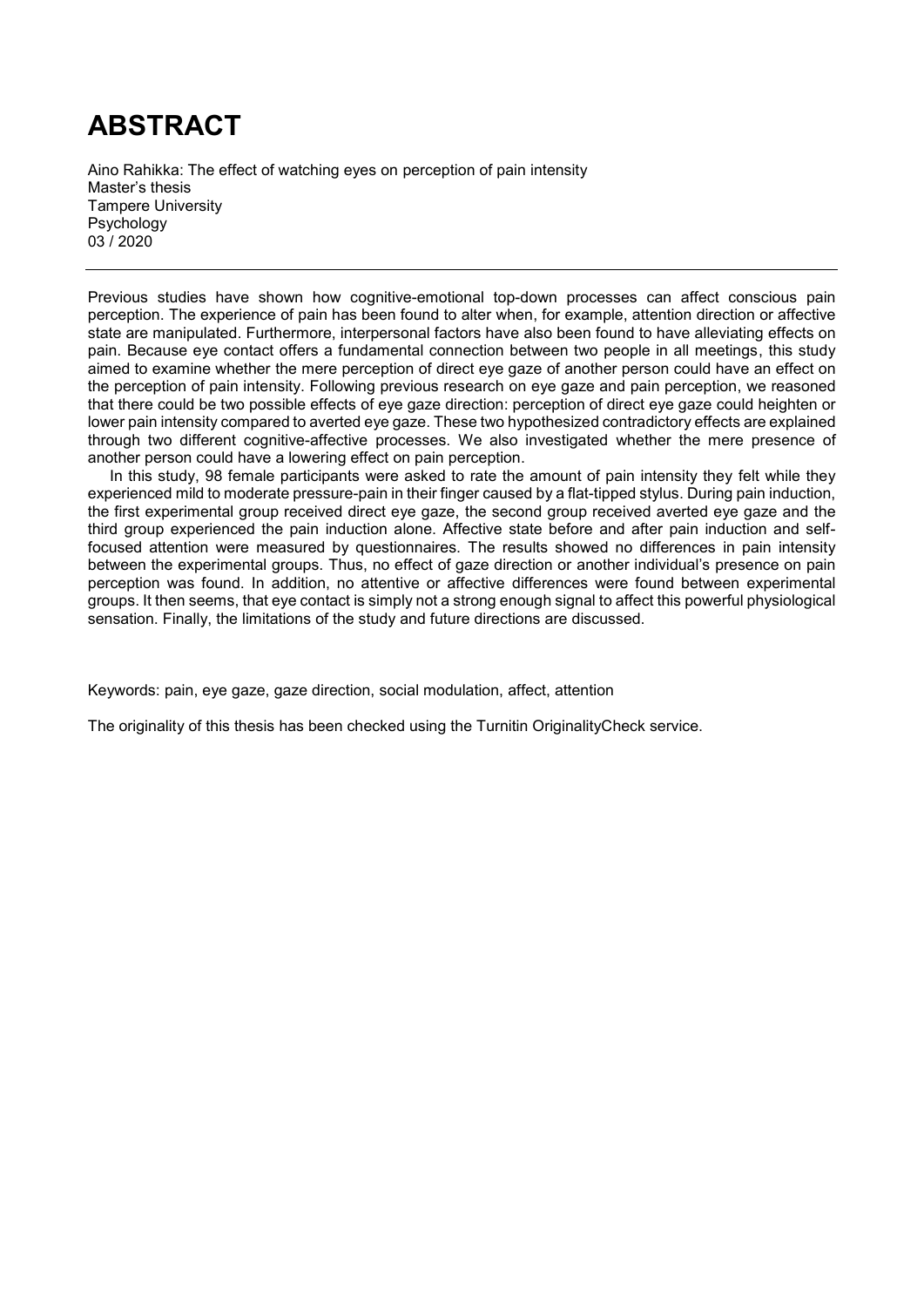# **Table of Contents**

| 4.1 The effect of another individual's eye gaze direction and presence on pain intensity  19 |
|----------------------------------------------------------------------------------------------|
|                                                                                              |
|                                                                                              |
|                                                                                              |
|                                                                                              |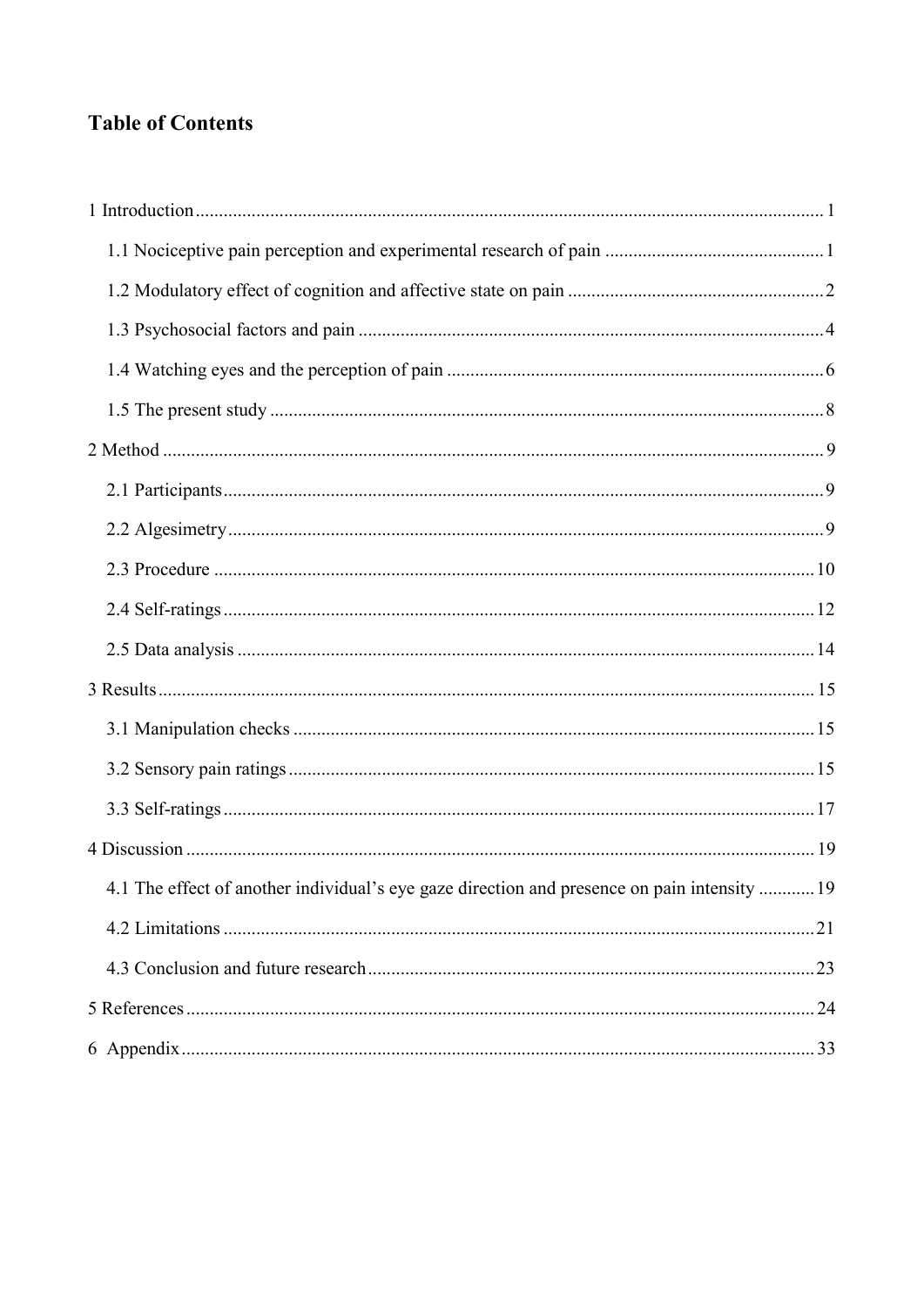#### **1 Introduction**

# **1.1 Nociceptive pain perception and experimental research of pain**

Pain is an evolutionary designed feeling, created to aid the survival of an organism. According to International Association for the Study of Pain, pain is defined as "an unpleasant sensory and emotional experience associated with actual or potential tissue damage or described in terms of such damage" (IASP, 1994). It is a feeling that one cannot live without, but which also the humankind has been pursuing to control throughout the history. When in pain, the elimination of this distressing sensation usually becomes the first priority. As we seek relief, we often turn to other people for help. The link between social factors and pain has been gaining growing interest in pain research, because along with other cognitive-affective mechanisms, interpersonal factors have also been found to have their modulative effect on pain perception and related physiological arousal (Krahé et al.,2013). Research on social modulation of pain has been targeted on the effect of various social factors on pain, but one of the most fundamental ways for two individuals to meet, the eye contact, has still remained uninvestigated.

In nociception, a noxious stimulus meets with a part of a body containing pain receptors. This stimulus injures tissue cells which release chemicals which in turn bind to the receptors of nociceptors – the sensory nerve cells specialized for detecting painful events. These nociception-specific neurons send a message to the central nervous system – spinal cord and brain areas such as the thalamus and limbic areas notifying of a possibly threatening situation. Whether this potentially damaging signal is sufficient enough, a protective nociceptive withdrawal reflex is triggered. Conscious pain perception is a result of an activation of a wide array of different brain structures, such as somatosensory cortices, the insula and anterior cingulate cortex, often referred as the pain matrix (Garcia-Larrea & Peyron, 2013; Iannetti & Mouraux, 2010). Yet, this group of brain areas is not functionally nociception-specific and is rather harnessed in the processing of pain when necessary (Ploner et al., 2017). Focal activation or destruction of these specific brain areas do not always produce pain or induce analgesia and many other mental processes activate the same areas without any experience of pain or suffering (Garcia-Larrea & Peyron, 2013; Iannetti & Mouraux, 2010). Thus, the integration and more deeply, the dynamics of these interconnected areas are the actual creator of painful experiences.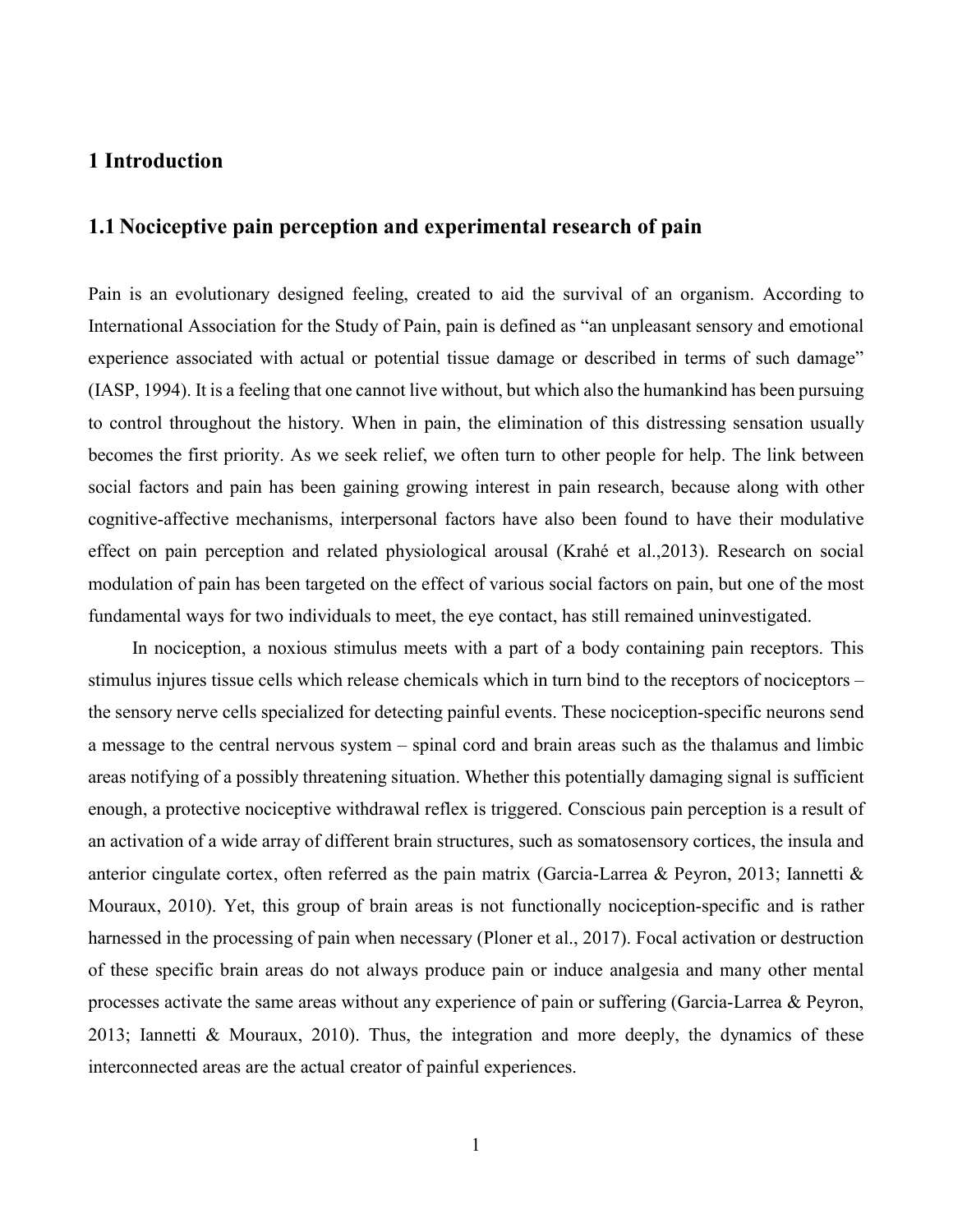Human pain perception is often measured via subjective assessment methods, because pain perception is not just a result of activation of the nociceptive system but the net result of complex physiological and psychological processes. In order to grasp the highly subjective experience of pain in whole, pain perception in scientific research is often divided into two dimensions: sensory pain or pain intensity and pain unpleasantness. Sensory pain includes spatial, temporal and intensity properties of pain whereas pain unpleasantness covers the emotional aspects of pain (Melzack & Casey, 1968). These two dimensions correlate with each other, but reflect different aspects of pain and can be measured separately (Prince et al.,1987). The most common methods used to measure pain perception are visual analogue scales (VAS) and verbal descriptor scales (VDS) (Staahl & Drewes, 2004). In psychophysical scales such as these, the magnitude of pain varies from no pain to unbearable pain from which participants select the best alternative to describe their experience. The main shortcoming of these methods lies naturally in their subjective nature and in the multiple cognitive-emotional factors which are hard to control in experimental research. Also video recordings of facial expressions (Gallant & Hadjistavropoulos, 2017), pain thresholds, electrophysiological methods such as measuring nociceptive withdrawal reflexes and evoked brain potentials can likewise be used to measure pain (Staahl & Drewes, 2004). However, these measures often evaluate only limited aspects of pain and do not capture the complex processes associated with conscious pain perception in whole.

In experimental research, pain is often induced to the skin by mechanical, electrical, thermal, laser or chemical methods (Staahl & Drewes, 2004). These painful stimulation methods include, for example: application of heat stimuli with various devices such as contact thermodes or lasers (Goldstein et al., 2016; Krahé et al., 2016; Miron et al., 1989; Pelaez et al., 2016), immersing a hand to a cold water (de Wied & Verbaten, 2001), and producing pressure (Kenntner-Mabiala et al., 2007) or electric shocks to the skin (Seidman et al., 1957). In addition, muscle pain caused by ischemic stimulation (Staahl & Drewes, 2004) or by physical exercise (Johnson & Dunbar, 2016) have also been used in pain research.

## **1.2 Modulatory effect of cognition and affective state on pain**

Pain is a highly salient experience and its function is to secure the survival of an organism (Van Damme et al., 2010). It is automatically associated with distinct unpleasant sensory and emotional experience that draws attention and interrupts ongoing tasks, so that the required protective measures can be made quickly. However, higher-order cognitive-affective processes can have a significant role in the perception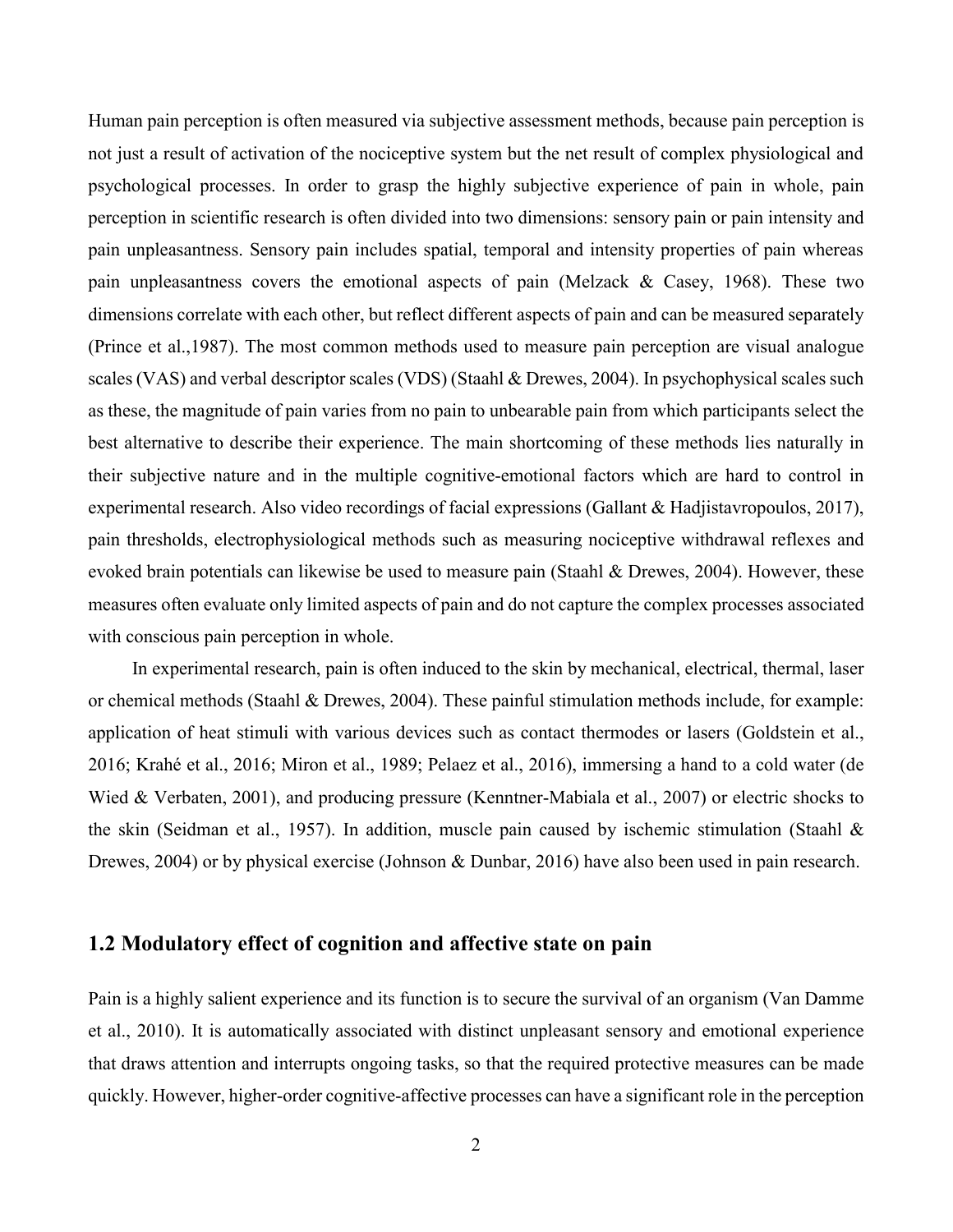of pain, too. In other words, top-down processes are able to modify bottom-up pain-related sensory processing. Extensive amount of research has shown that different psychological mechanisms can alter, either by mitigating or strengthening, the perception of pain (Krahé et al., 2013; Villemure & Bushnell, 2002; for a review, Wiech et al., 2008). Factors such as attention, affective state, meditation, attitudes, experiences of control over pain stimulus, beliefs and learned anticipatory cognitions towards upcoming pain have been shown to have their impact on the subjective experience of pain.

It has been largely admitted that attention plays a pivotal role in modulating pain perception. Pain demands our attention in order to prevent further tissue damage and it can rarely be ignored (Eccleston & Crombez, 1999). Unless we are intentionally attending away from a painful stimulus, a novel noxious stimulus attracts our attention (Miron et al., 1989). When attention is targeted to the noxious stimulus, pain is then perceived faster and more intense (for a review, see Crombez et al., 2005). For example, attending to a noxious heat stimulus has been shown to increase the perception of pain intensity and unpleasantness (Quevedo & Coghill, 2007) and viewing one's own hand prior to a painful stimulus has been shown to cause higher pain evaluations compared to looking at an object (Beck et al., 2016). Similarly, when attention is directed elsewhere, for example to an attention-demanding task or another sensory modality, the perception of pain intensity and pain unpleasantness has been shown to decrease (Bantick et al., 2002; Miron et al., 1989; Terkelsen et al., 2004). It also seems, that the bigger the attentive load is, the more it reduces the experienced pain intensity (Romero et al., 2013).

In addition to attention, modulation of one's emotional state has also been shown to alter pain perception (Rhudy & Meager, 2001; Villemure & Bushnell, 2002). If a noxious stimulus is presented concurrently with an affective stimulus, negatively valenced pictures have been shown to decrease pain tolerance whereas positive pictures have been shown to increase it (de Wied & Vertaben, 2001). Also improving mood by presenting mood-lifting stimuli, such as odors or laughter, has been found to have a lowering effect on pain ratings (Cogan et al., 1987; Marchand & Arsenault, 2002), while negative emotions evoked by a hypnotic relaxation task have been shown to heighten pain unpleasantness compared to positive and neutral conditions (Rainville et al., 2005). Mood states induced by asking participants to immerse themselves to affective statements have showed similar effects on cold water tolerance, but not on pain ratings (Zelman et al., 1991). In this study, depressive statements reduced cold water tolerance, while statements expressing optimism and self-efficacy improved pain tolerance.

The effects of attention and affective states on pain are hard to separate, since they cannot be studied completely apart from each other. It has been suggested that the effect of emotional states on the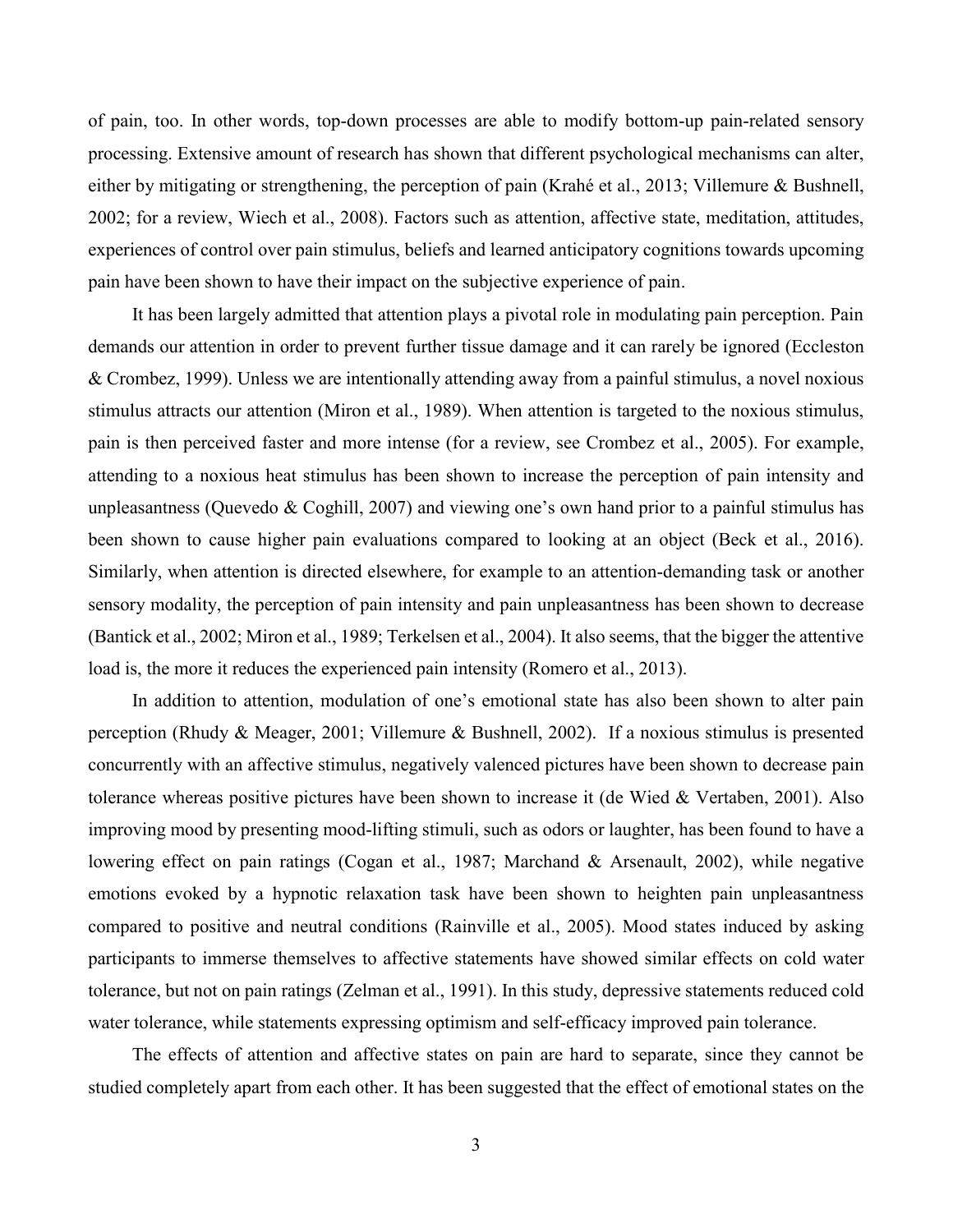perception of pain could be caused partly by attentive processes, and the impact of these two factors on pain has not yet been established to the fullest. Because emotional cues have attention-grabbing qualities, it is possible that the stronger the emotional stimulus is, the more it directs attention away from pain (de Wied & Verbaten, 2001; Villemure & Bushnell, 2002). This question has been of interest in scientific literature and there is some evidence that emotions and attention alter pain perception differently, since they invoke at least partially separate neural modulatory circuits (de Wied & Verbaten, 2001; Villemure et al., 2003; Villemure & Bushnell, 2002; Villemure & Bushnell, 2009). It is also suggested, that attentional and emotional manipulations could affect different types of pain (i.e. pain intensity and pain unpleasantness) differently. Attentive manipulations, for example distracting attention away from a painful stimulus, have been found to influence mainly sensory pain ratings, whereas emotional manipulations have been found to influence mostly the aspect of pain unpleasantness (Loggia et al., 2008; Rainville et al., 2005; Villemure et al., 2003; Villemure & Bushnell, 2009). It thus seems that cognitive and affective mechanisms both have an effect on pain perception, but their effects are realized by at least partially separate underlying mechanisms.

#### **1.3 Psychosocial factors and pain**

Interaction with other people has a vast influence on our psychological processes and on physiology, too. Close relationships with others are beneficial for our physical health, whereas social isolation can have debilitating effects on it (for a review, Cohen, 2004; Uchino et al., 1996). It has been shown that people with stronger social support use less analgesics in their daily lives, experience less pain when having cancer, and suffer less from chest pain after coronary artery bypass surgery compared to people with less social support (Eisenberger & Lieberman, 2005). Interestingly, pain tolerance has also been shown to correlate positively with human network size (Johnson & Dunbar, 2016).

When experiencing pain, having another person in the same space has been shown to have a relieving effect on pain perception. The presence of a peer has been shown to elevate the tolerance of self-administered electric shocks, cold-water tolerance, and pressure pain (Edwards et al., 2017; Seidman et al., 1957). Also, participants in both active and passive social support groups have been found to report less pain compared to participants experiencing pain alone and this effect has been observed regardless of whether the person in the situation is a friend or a stranger (Brown et al., 2003). The effect another person's presence on pain has also been found with older adults (Gallant & Hadjistavropoulos, 2017).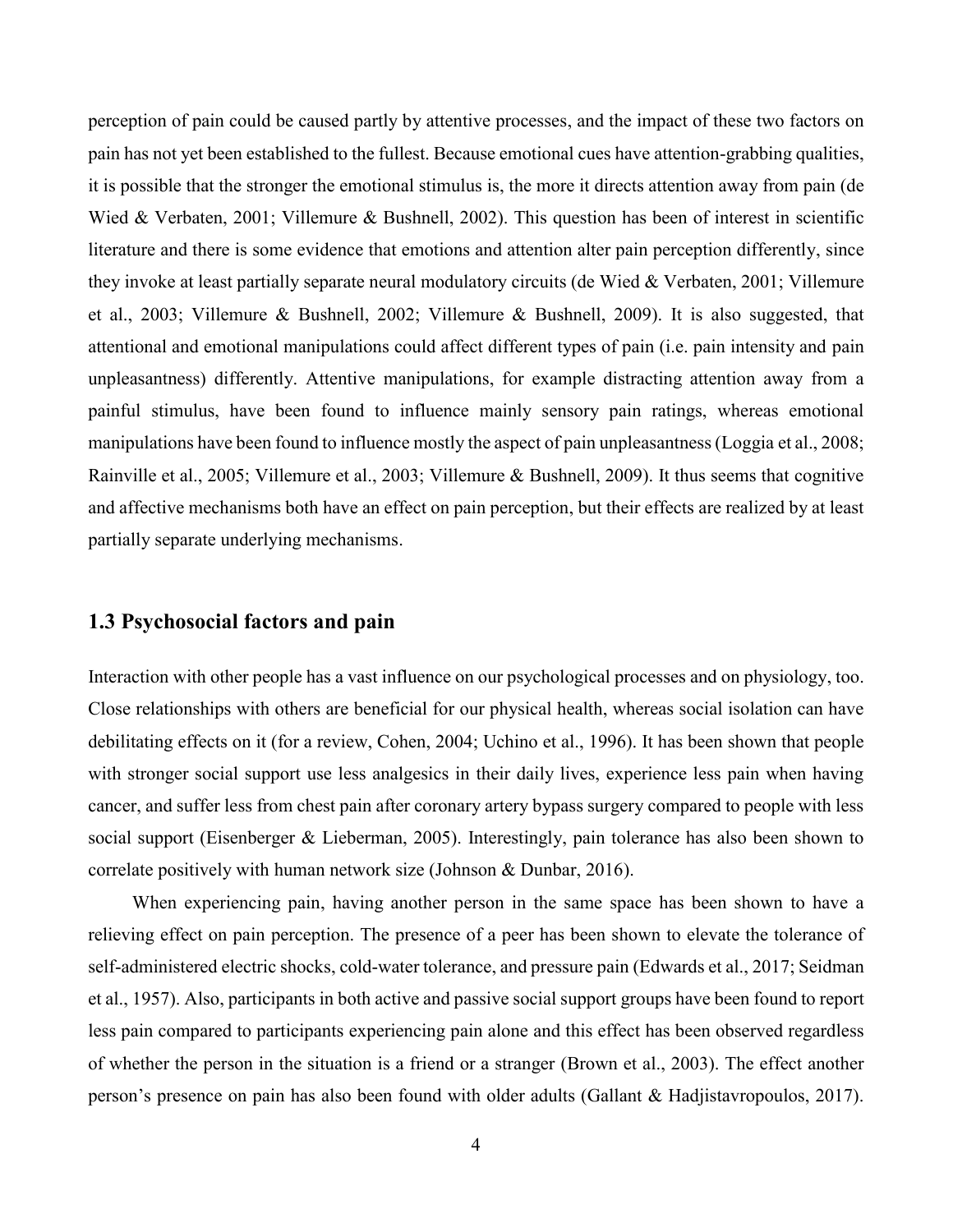Even the loosest social connection, belief of another person watching through a one-way window, has been found to lower pain-related facial expressions, pain ratings, and skin conductance responses (Kleck et al., 1976). Pain unpleasantness has also been shown to decrease by asking participants to watch photographs of a loved one (Master et al., 2009).

However, the effect of another person's presence on pain perception is not yet established to the fullest, since not all studies show similar results. Some studies have not witnessed any pain alleviating effects by another person's presence (Modić Stanke & Ivanec, 2010; Roberts, et al., 2015). Instead, another individual's verbal support, i.e. comforting and encouraging talk prior to pain induction, has been found to alleviate pain more than the presence of another person (Roberts et al., 2015). Surprisingly, one study has even found, that the presence of a close one produces even more pain-related facial expressions with males and females, whereas the presence of a stranger reduces these same expressions with females compared to experiencing pain alone (Karmann et al., 2014).

Seeing other individual's faces has been shown to have a modifying effect on people's acute pain ratings. When receiving a painful thermal stimulus, showing pictures of faces (with joyful, fearful, and neutral expressions) compared to control pictures (fixation crosses) have been shown to decrease participants' subjective pain ratings (Reicherts et al., 2013). However, in the same study, watching faces communicating to be in pain resulted in higher pain ratings to painful stimulus compared to watching other facial expressions. Brain imaging studies are also compatible with this result: seeing others in pain has been shown to activate similar brain areas as in genuine pain experience (Jackson et al., 2004). When comparing different emotional expressions, seeing pictures of sad facial expressions has been shown to increase the intensity and unpleasantness of subjective pain to a noxious stimulus compared to seeing happy and neutral faces (Bayet et al., 2014). In the same study, seeing sad facial expressions decreased participants' mood, which modulated felt pain intensity, thus demonstrating the importance of affect in relieving pain.

Even a touch of another person has been shown to have a lowering effect on pain perception. It has been suggested that a touch of a parent lowers distress associated with pain during minimal medical procedures in healthy newborns (Gray et al., 2000), and it has been shown that a therapeutic touch lowers subjective pain ratings of cancer patients (Post-White et al., 2003). Goldstein and colleagues (2016) examined the analgesic effect of social touch and the moderative effects of a toucher's empathy on analgesia. In their experimental study, female participants received a constant heat stimulus to their left forearm in four different social conditions, where either the partner or a stranger touched them, the partner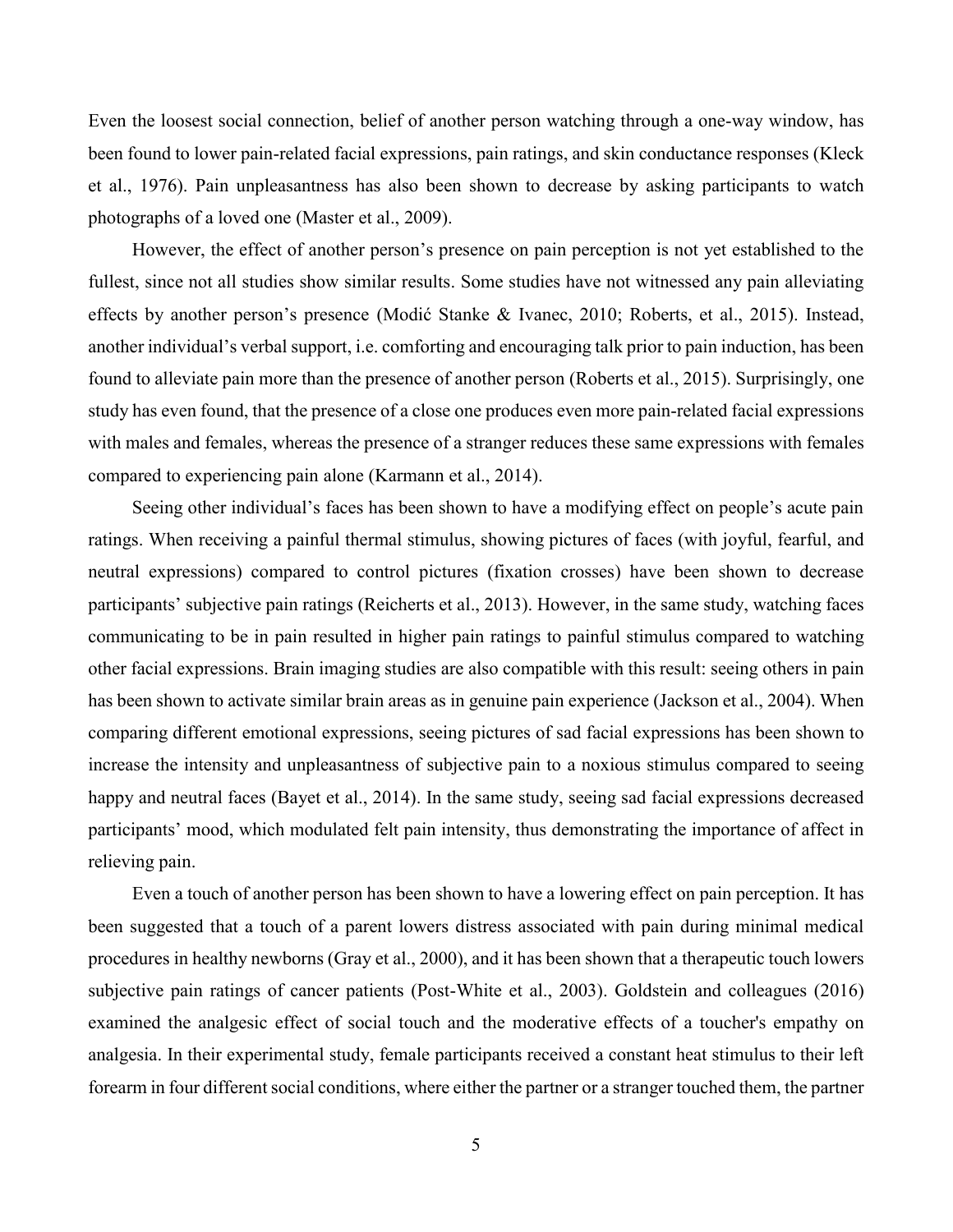sat beside them, or they experienced the pain alone. Touch of a partner was found to alleviate women's pain compared to the other three groups (partner no-touch, stranger touch and alone). In addition, the researchers found that the partners' level of empathy, evaluated by the women themselves, interacted negatively with women's pain ratings only when the partners hold their hands. In other words, the more the women experienced their partner being empathetic, the more the partner's touch lowered the felt pain intensity.

## **1.4 Watching eyes and the perception of pain**

It seems that when in pain, we are sensitive to social signals around us. What if even the most basic social signal – a mere eye contact - could have a similar modifying effect on our pain perception as touch has? According to John Heron (1970), a real reciprocal encounter between two people takes place only either when two people touch each other or look at each other in the eyes. In these two types of situations of human connection, both people meet one another by concurrently receiving and giving in the same act, which can never be the case in verbal interaction. As social animals, humans have a fundamental need to seek for the sense of togetherness. When in pain, we often turn to other people to ask for help and this happens naturally by seeking eye contact. In fact, eyes are a central factor in messaging empathy (Cowan et al., 2014). Since mutual eye contact offers a fundamental connection between two people in all meetings, it would be interesting to examine what kind of an effect direct eye gaze of another person would have on pain perception.

Perception of another person's direct eye gaze has been shown to modulate individuals' affective responses. In his review, Hietanen (2018), describes different types of evidence suggesting that perception of direct eye gaze automatically evokes positively valenced affective reactions. For example, in affective priming studies, perceiving direct eye gaze has been found to elicit a more positive affect as compared to perceiving closed eyes (Chen et al., 2017) and frontal EEG asymmetry measurements have shown that direct eye gaze evokes greater brain activity associated with approach motivation as compared to perceiving another's averted gaze when facing a real person (Hietanen et al. 2008). Also when watching neutral or even angry facial expressions, people tend to prefer faces with direct eye gaze compared to averted eye gaze (Lawson, 2015). Since there is evidence that the perception of direct eye gaze triggers automatically a positively valenced affect, eye contact could therefore be expected to alleviate pain perception via affective mechanisms.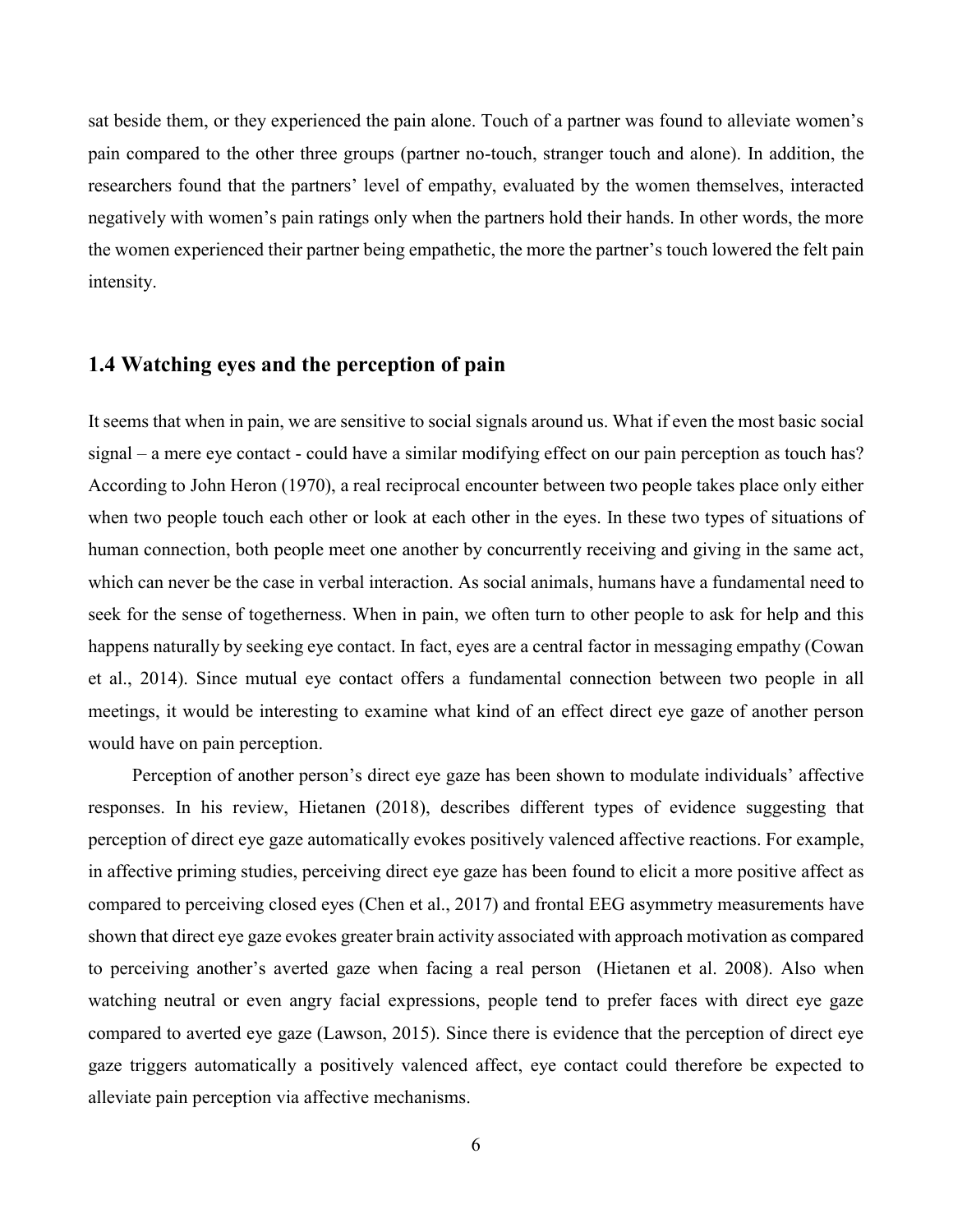Perceiving another individual's direct eye gaze has also attention-grabbing qualities. Human neonates look longer at face-like pictures compared to pictures of disarranged facial features or blank pictures (Johnson et al., 1991) and they spend significantly more time looking at pictures of faces with direct gaze than averted gaze or eyes closed (Batki et al., 2000; Farroni et al., 2002). During demanding cognitive tasks, perception of direct eye gaze has been shown to load cognitive resources more compared to perceiving averted eye gaze, while performing a Stroop task or a visual detection task (Conty et al., 2010; Senju & Hasegawa, 2005). Given that attending away from a painful stimulus alleviates pain perception and that perception of direct eye gaze attracts attention, gaze of another person could also have a mitigative power on the experience of pain via attentive mechanisms.

However, direct eye gaze of another person could also have a heightening effect on pain. As attending to a painful stimulus has been shown to strengthen the experience of pain, perception of direct eye gaze has also been theorized to increase a perceiver's self-awareness (Conty et al., 2016; Reddy, 2003). Direct eye gaze of another person has been shown to raise one's public self-awareness (Hietanen et al., 2008). Also in a more recent study, it has been found to bolster participant's self-referential processing (i.e. information processing directed to one's self) (Hietanen & Hietanen, 2017). Interestingly, Baltazar and colleagues (2014) discovered that after showing pictures of faces with direct eye gaze, participants were better at rating their own physiological reactions engendered by emotional stimuli. In their study, direct eye gaze, averted eye gaze or a fixation cross stimuli were presented shortly before emotional stimuli, after which the participants would rate their emotional reactions. These ratings were compared to the participants' skin conductance responses (SCR). After direct eye gaze the correlation between SCRs and subjective ratings of emotion was significantly higher as compared to after seeing an averted eye gaze or a mere fixation cross. Furthermore, the same effect was discovered when the participants believed to be watched by another person (Hazem et al., 2017). These results suggest that direct eye gaze corroborates our bodily self-awareness and body-focused attention. Therefore, perception of direct eye gaze of another person could strengthen the intensity of pain experience, because it draws perceiver's attention towards one's own body.

These described cognitive-affective processes when perceiving another's direct eye gaze have been proposed to be triggered by the realization that the self is under someone else's attention. These so called "watching eyes effects" do not demand the visual perception of eyes in the environment per se, they rather require the sense of being watched (Conty et al., 2016). Indeed, the perception of direct eye gaze from the corner of the eye or even the mere belief to be watched has been found to elicit similar brain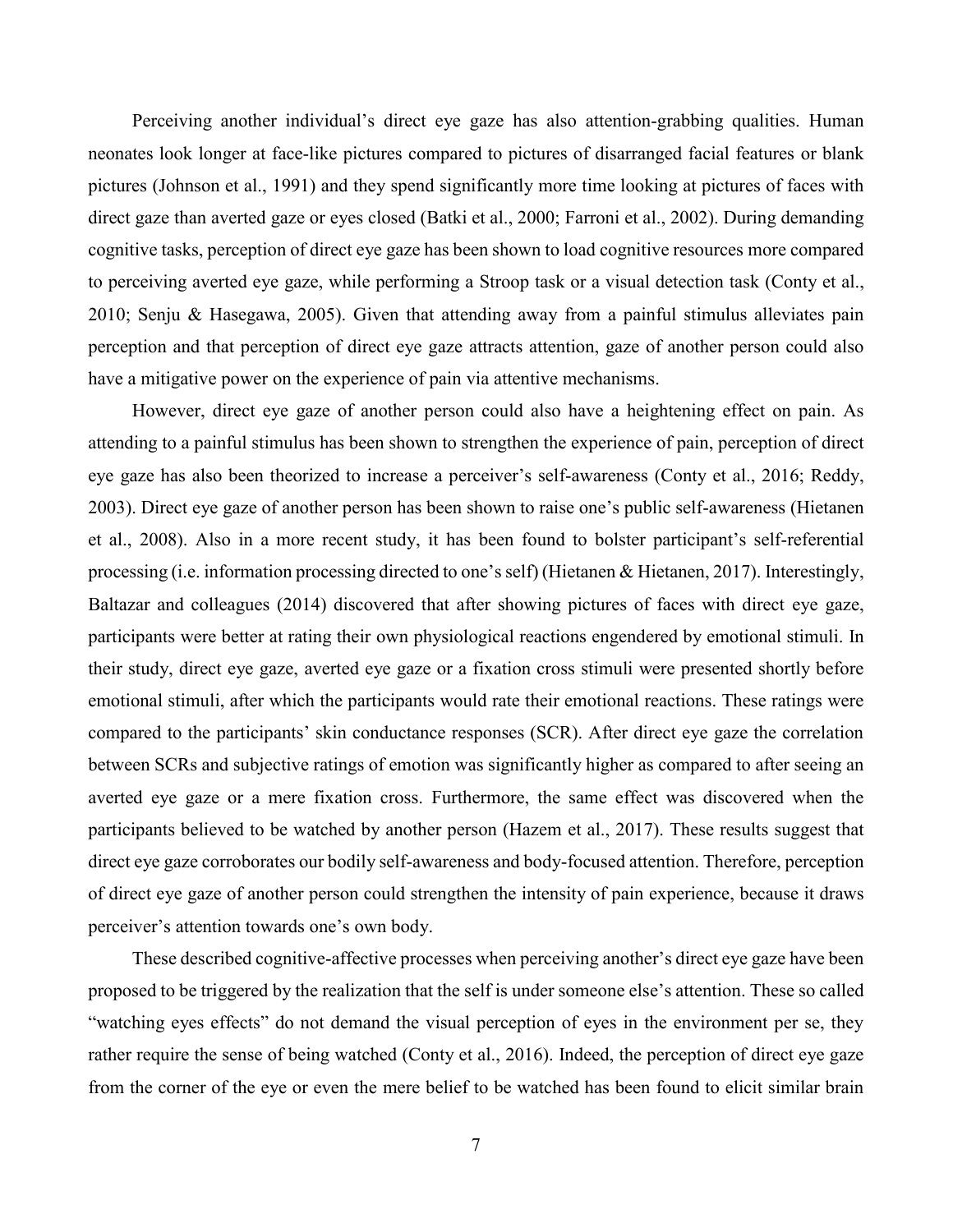and autonomic responses as genuine direct eye gaze elicits (Hietanen et al., 2018; Myllyneva & Hietanen, 2015; Myllyneva & Hietanen, 2016). Kleck and colleagues (1976) studied the effect of sense of being observed on subjective, expressive and physiological responses on pain. In their study, participants experienced electric shocks while they either believed to be watched through a one-way window by a stranger (who they never saw) or they were alone. The belief to be watched was found to inhibit facial expressions and lower subjective pain ratings and physiological arousal during pain induction compared to being alone. In other words, being observed attenuated participant's pain perception. This result raises further interest to examine whether similar, or even stronger, effects on pain perception would be found when perceiving another person's direct gaze.

#### **1.5 The present study**

The objective of this study was to investigate whether another individual's eye gaze direction has a modifying effect on a perceiver's perception of pain intensity. In addition, the effect of another person's presence on pain experience was investigated. In this study, participants received mild to moderate tonic pain to their middle phalanx of a finger caused with a flat-tipped stylus. Participants were divided into three experimental groups: the first group received direct eye gaze, the second group received averted eye gaze and the third group experienced the pain induction alone. During pain induction, the experimenter varied her eye gaze and presence between experimental groups, either by looking directly at the participant, looking down to a laptop or by leaving the research space. The participants were asked to report the amount of sensory pain they experienced with the help of a numeral pain rating scale. In addition, positive and negative affects before and after pain induction, participants' self-awareness, social desirability and impressions towards the experimenter were measured by questionnaires.

Given the social modulation of pain (Krahé et al., 2013) and various cognitive-affective effects when perceiving another individual's watching eyes (Conty et al., 2016), we hypothesized that the perception of direct eye gaze can either have heightening or lowering effect on pain intensity compared to perceiving another's averted eye gaze. Direct eye gaze of another individual has been shown to evoke positive emotions (Hietanen, 2018) and positive affect in turn has been found to lower pain perception (Rhudy & Meager, 2001). In addition, direct eye gaze has been shown to distract from an ongoing task (Conty et al., 2010) and attending away from pain has been shown to lower pain perception (Terkelsen et al., 2004). Because of these aspects, we expected that perception of direct eye gaze would lower the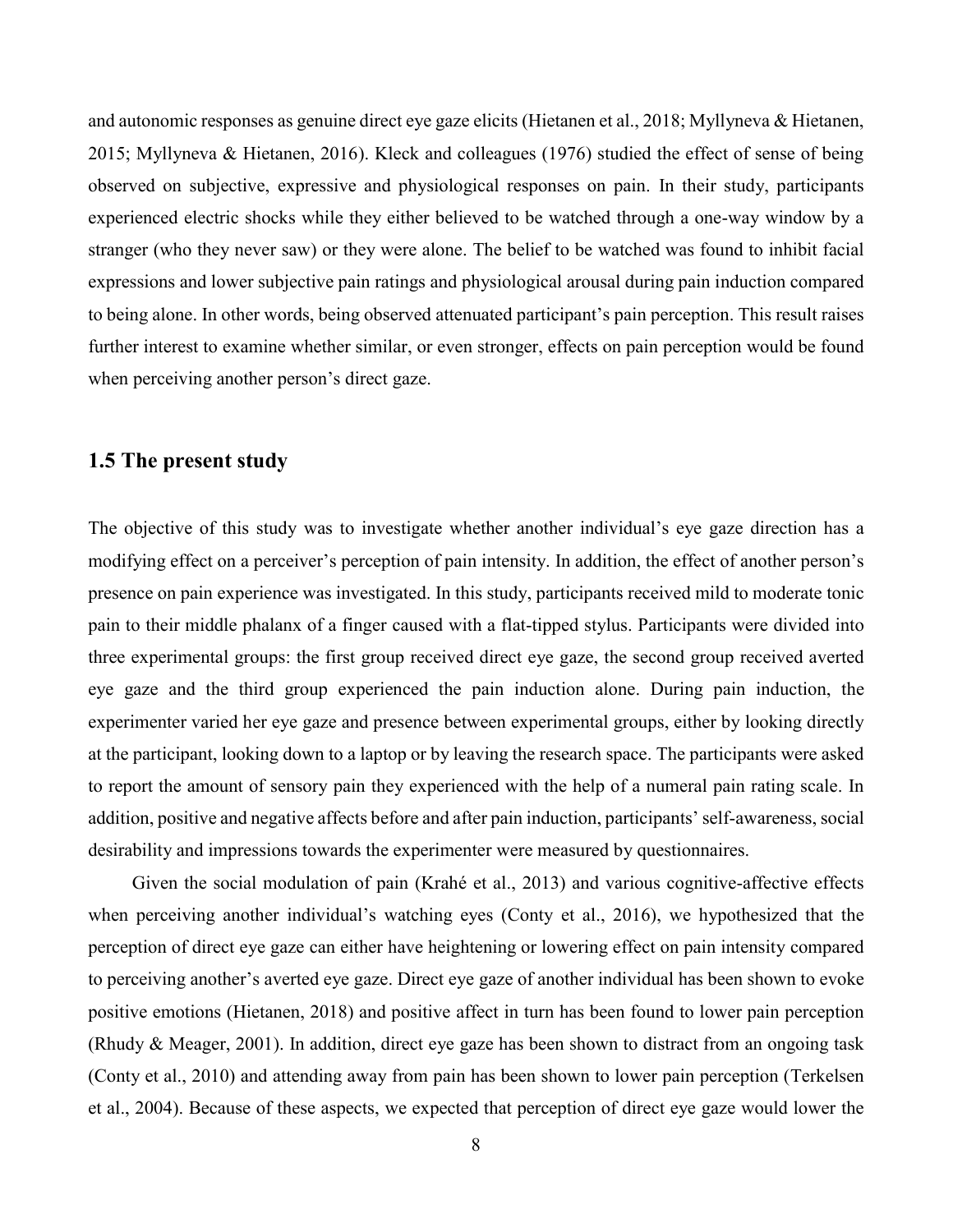perception of sensory pain compared to averted eye gaze. On the other hand, previous research also indicate, that direct eye gaze bolsters perceiver's bodily self-awareness (Baltazar et al., 2014; Hazem et al., 2017), and self-directed attention has been shown to heighten pain perception (Bantick et al., 2002; Crombez et al., 2005; Eccleston & Crombez, 1999). With this in mind, instead of lowering pain experience, it was possible that perception of direct eye gaze could heighten a perceiver's sensory pain compared to averted eye gaze. In addition, because the presence of another person has been shown to alleviate pain perception (Edwards et al., 2017; Seidman et al., 1957), we also expected that when experiencing pain in solitude, the perceived pain intensity would be higher compared to when experiencing pain in company.

#### **2 Method**

#### **2.1 Participants**

The study was approved by the local ethical committee. 98 female students were recruited during daytime in the main lobby of University of Tampere (mean age  $= 25.15$ ; standard deviation  $= 5.41$ ; range  $= 19$ – 49). Since the experimenter was a woman, only women participants were recruited as participants because of the possible influence of opposite genders of the participant-experimenter dyad on the pain ratings. The participants were free of chronic pain disease, any sort of acute pain or skin condition that included damaged skin on fingers. In addition, participants had not consumed any alcohol or analgesics in the past 12 hours. Because of the unclear effect of handedness on pain perception (Murray & Safferstone, 1970; Pud et al., 2009), we chose to include only right-handed participants to the experiment to ensure the consistency of pain experience between all the subjects. Psychology students were not allowed to participate in this study, since they could have had more foreknowledge of the area of this research. The experimenter had not met the participants before.

#### **2.2 Algesimetry**

Nociceptive stimulus was delivered by an in-house designed and built device consisting of a blunt metallic rod (diameter 4 mm) attached to a lever. The weight of the lever could be adjusted by adding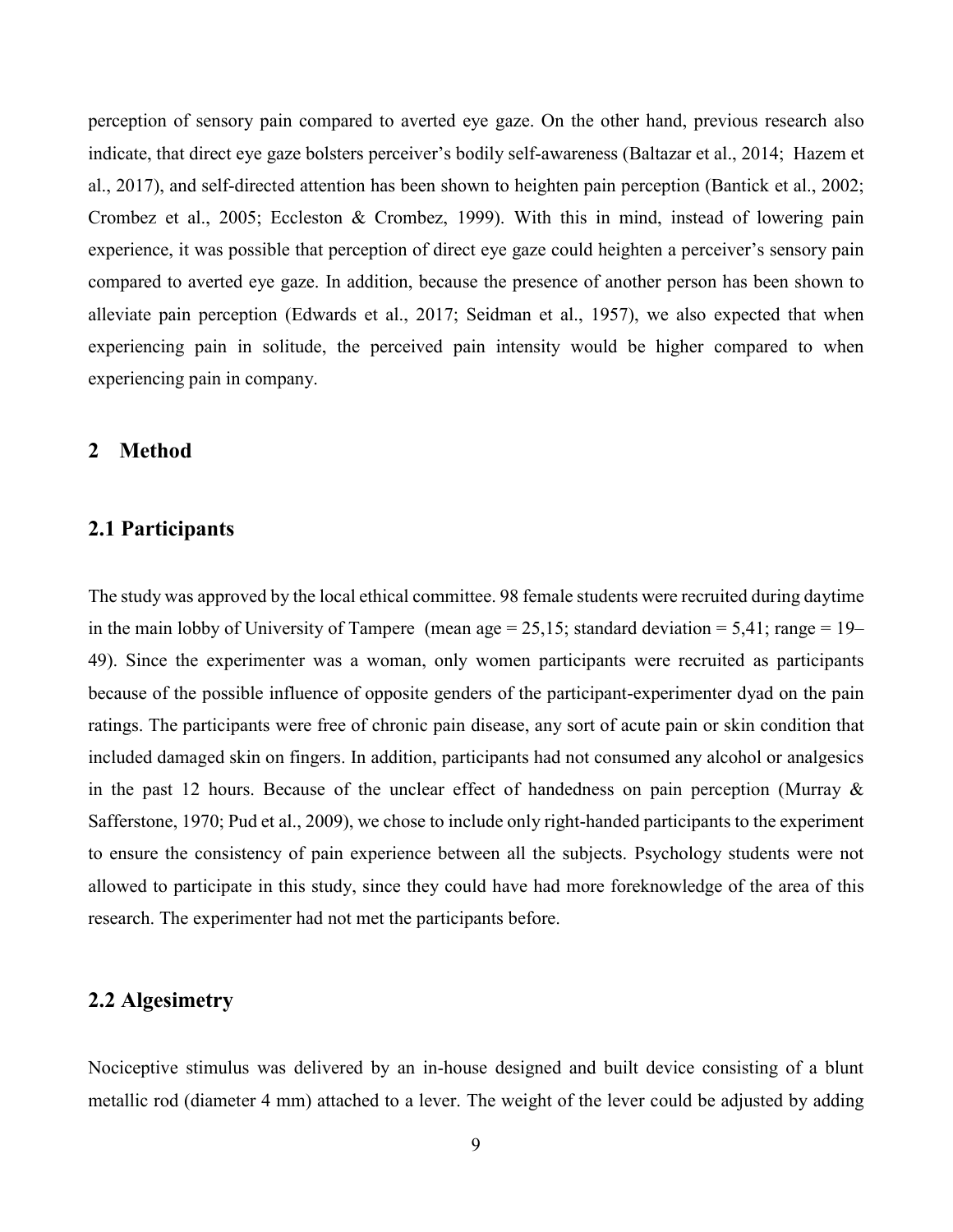weights on top of the lever from 160 g up. Because of between subject design, the required reliable adjustment of pain stimulus to the same pain level for each participant was challenging, we chose to use the same amount of weight for every participant. Based on Kenntner-Mabiala and colleagues (2007) we used a 550 g weight resulting in a pressure of approximately 500 +/- 100 kPa. This amount of weight results in a moderately painful sensation, depending on the pain tolerance and circumference of participant's finger. In this study, the middle finger and ring finger of the left hand were used.



**Figure 1.** Research setting.

## **2.3 Procedure**

The participants were recruited during the day-time in the main building of University of Tampere. First, the participants were given an information sheet about the experimental procedure. They were falsely informed that the study investigated the effects of analgesic drugs and that they were recruited in a control group without having to take analgesics. Next, they read and signed a consent form. It was made sure that the participants were aware that they could discontinue the procedure at any time.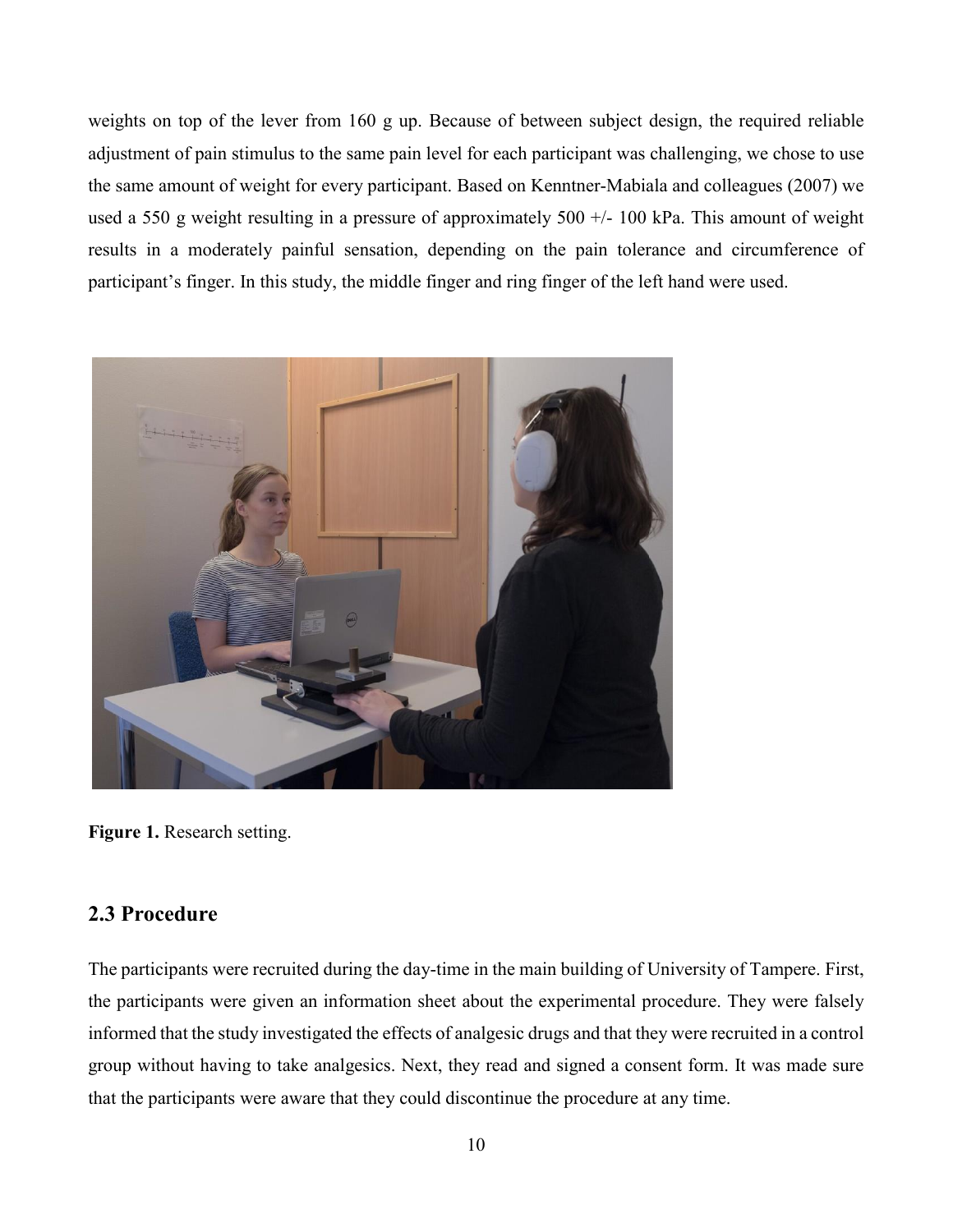Following recruitment, the participants were led to the research space, situated in a remote corner in the main lobby of the main building of University of Tampere. The space included two chairs, a table and the visual analog pain rating scale in A3 size on the wall behind the experimenter's seat. The scale was set just above the experimenter's head in a way that the participants could easily perceive the experimenter's eye gaze from the corner of their eye while looking at the pain rating scale. On the table, there was a laptop and the nociceptive pain device. For an illustration of the research setting, see Figure 1. Before the experiment, the experimenter inquired the participant's age and field of study. Field of study was asked to ensure the participants were not psychology students. After this, the experimenter turned the laptop around for the participant and asked them to fill out a computerized questionnaire related to their mood at the moment (PANAS, see "Self-ratings"). Then, the laptop was turned facing the experimenter and the pain device. VAS, and the following experimental procedure was introduced to the participant in detail. Before starting the experiment, the participant put on headphones and placed the specified finger's middle phalanx underneath the stylus of the pain induction device. The order of starting finger was randomized.

Because the amount of weight was the same for every participant, it was possible that there would be a large variance in pain intensity values. To examine the trajectory of change of sensory pain as a function of time, the sensation of painless pressure preceding pain perception was also included in the measurement. Participants were asked to rate the amount of sensory pain they felt using a numerical pain rating scale ranging from 0 to 200, anchored by  $0 =$  no pressure,  $100 =$  just noticeable pain,  $120 =$  slight pain,  $150$  = moderate pain,  $180$  = strong pain and  $200$  = worst pain imaginable. The participants were asked to focus their attention on the physical aspect of pressure pain stimulation (i.e. pain intensity).

The study was conducted as a randomized between-subject design with three experimental groups (direct gaze, gaze down, no experimenter) each of which included two identical pain blocks. Before starting the pain experiment, an E-prime script let the experimenter know which experimental manipulation (direct gaze, gaze down, no experimenter) she would carry out. Then, the experimenter began the experiment by concurrently starting the computer program instructing experimenter's eye gaze -direction and by starting the pressure stimulation by gently placing the stylus on the participant's finger. Once the program had started, the computer presented a sound signal to the participant every 10 seconds. After the sound signal the participants reported verbally the amount of pain they felt with the help of visual pain rating scale on the wall. The pain stimulation continued for 50 seconds with 5 signals. After the last signal and the participant reporting the fifth pain evaluation, the experimenter lifted the stylus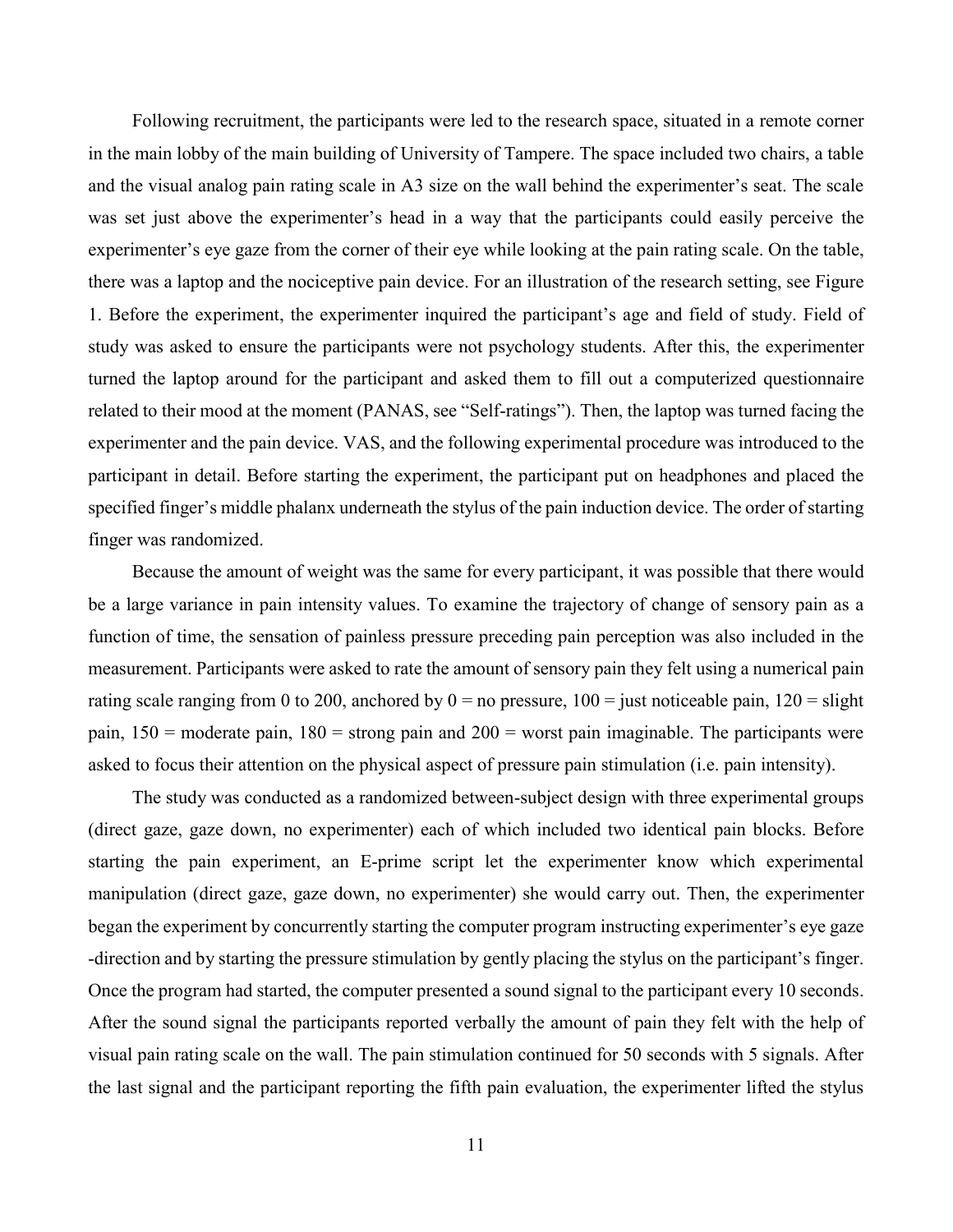from the participant's finger. To avoid carryover effect, after the first pain stimulation block, a short pause was held (a minimum of 1 minute). Then the procedure with same gaze direction was repeated to the participant's other finger.

In the "direct gaze" group the experimenter looked directly in the participants' eyes, while every seven seconds looking down to the laptop for three seconds. A cycle including a sound signal, direct eye gaze and writing down a pain rating proceeded in 10 second cycles. To avoid uncomfortable or unnatural staring, and in order to write down the participants' pain scores the experimenter looked down to the laptop periodically. To assist the timing and number of gazes away from the participant, the computer program presented visual signals to the experimenter on the screen. These signals were not visible to the participant. During the 60-second trial, approximately 70% of the time the participant received direct eye gaze from the experimenter and 30% of the time the experimenter looked down to the computer. When looking down to the laptop, the experimenter bowed her head in 45-degree angle. In the "averted gaze" group, the experimenter looked at the laptop screen for the whole pain stimulation period. During the pain stimulation, the experimenter adopted a neutral facial expression, however avoiding to look too negative.

In the "no experimenter" group the participants were informed that the experimenter would leave the research space for the time of pain stimulation and that the laptop would record their pain-scores automatically. Once the pain stimulation was started, the experimenter stepped outside the research space and wrote down the pain scores by listening behind the partition wall. After the pain stimulation, the experimenter returned to the space and lifted the stylus off from the participant's finger.

After both pain stimulation trials, the participants were asked to answer questionnaires described below. The participants filled out the questionnaires on the laptop. In the end of the procedure, the participants were asked for their impressions of the purpose of the research. Finally, the nature of the research was revealed to the participants and a small reward (a ticket for a lunch at the university cafeteria) was given to them. The whole procedure lasted approximately 20 minutes.

#### **2.4 Self-ratings**

Before and after the pain experiment the participants answered computerized questionnaires. Questionnaires were run by E-Prime-program (version 2.0). To examine whether there was a change of emotional state due to the pain induction, a questionnaire measuring the valence of affect was presented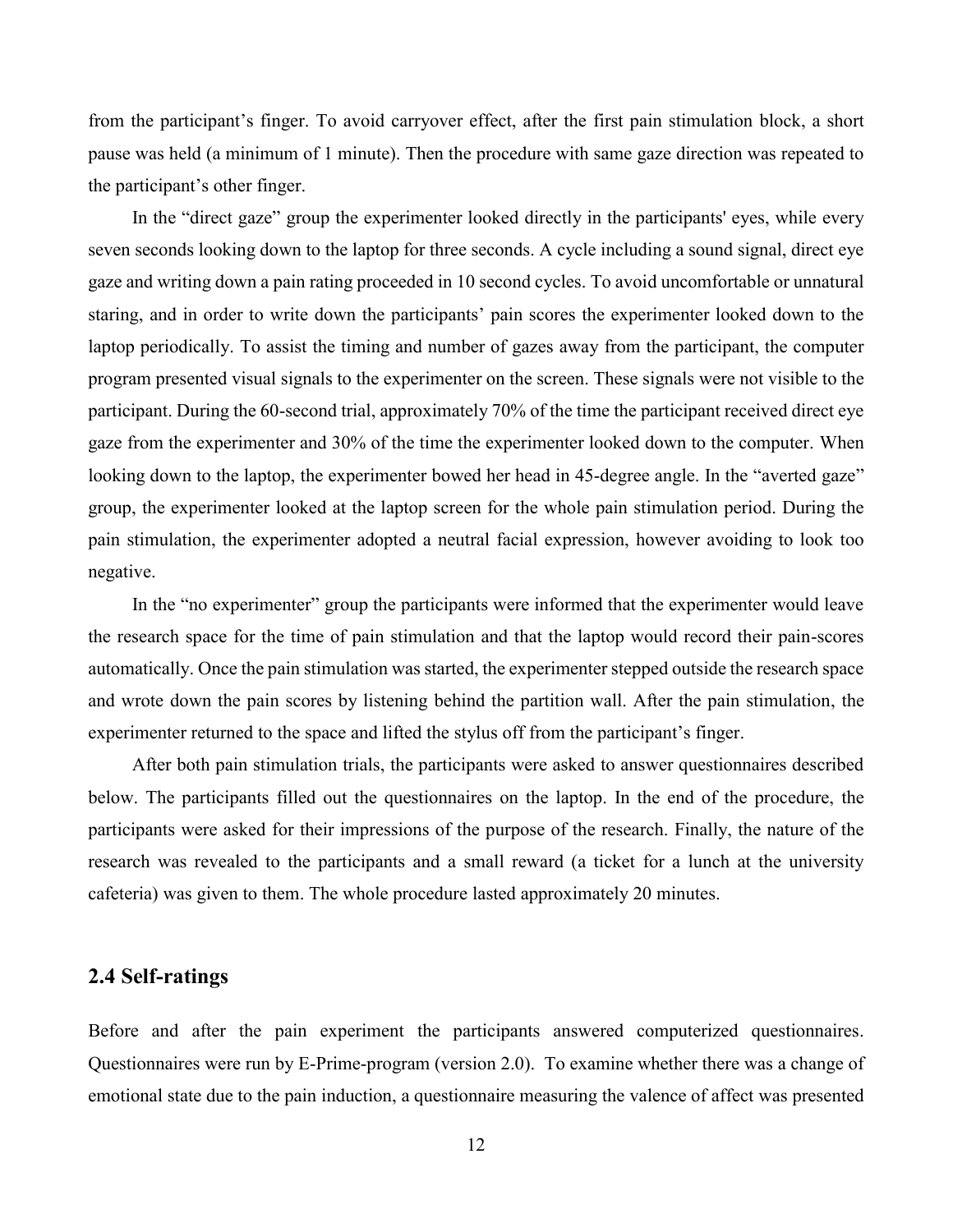before and after the pain experiment. The Positive and Negative Affect Schedule (PANAS; Watson et al., 1988) consists of 10 positive and 10 negative terms such as "excited" or "distressed". The terms were responded on a 5-point Likert scale, ranging from very slightly / not at all to extremely. The participants were instructed to mark the most appropriate answer describing how they felt at the moment.

To measure participants' self-awareness, a modified version of a 9-item Situational Self-Awareness Scale (SSAS; Govern & Marsch, 2001) was used. The questionnaire includes three factors all of which are measured by three questions. The factors are public self-awareness (e.g. "Right now, I am concerned about the awareness for presenting myself"), private self-awareness (e.g. "Right now, I am conscious of my inner feelings"), and awareness for immediate surroundings (e.g. "Right now, I am keenly aware of everything in my environment"). In addition, to further measure bodily self-awareness we added three questions of bodily self-awareness. These added questions were based on the Private body items from Body Consciousness Questionnaire (Miller et al., 1981), and the items were embedded inside the Situational Self-Awareness Scale. The questions were: during the pain stimulation, I was very aware of changes in my body temperature; during the pain stimulation, I could feel my heart beating; during the pain stimulation, I recognized my state of arousal.

Since the study measured only subjective evaluations and because of a suspicion that the direct eye gaze could bolster socially desirable answering, a short version of Marlow-Crowne Social Desirability Scale (M-C 1(10); Crowne & Marlowe, 1960; Strahan & Carrese Gerbasi, 1972) was added to examine the social desirability of the responses between experimental groups. The measure includes 10 items concerning personal attitudes and traits (e.g. I like to gossip at times) and were responded using true or false response categories.

The participants were also presented with three items concerning the impression of the experimenter made upon them. The participants were asked how pleasant or unpleasant, empathic or unemphatic and dominative or submissive the experimenter was. These items were answered on a 9 point Likert scale from not at all to very much. Importantly, as a manipulation check, the participants were asked to rate on a 9-point Likert scale ranging from not at all to constantly of how much the experimenter was looking at them during the pain stimulation. Finally, as an explorative item, participants participating in both gaze-groups were asked to rate their own belief of how eye gaze of another person could affect pain perception. This question was answered on a 9-point Likert scale from descending to raising with number 1 with no at all, 9 very much and number 5 anchored with no effect.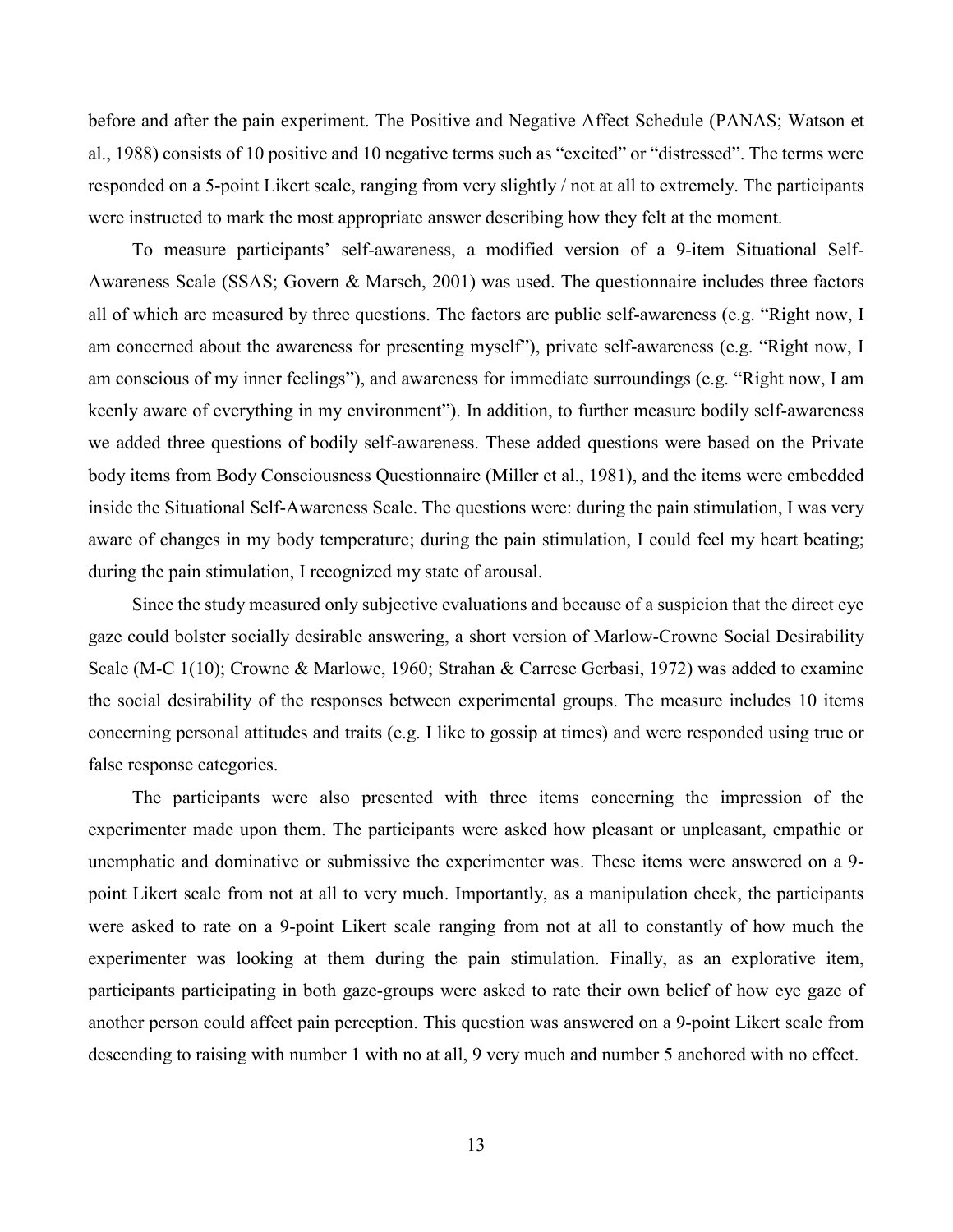#### **2.5 Data analysis**

The data analyses were performed using IBM SPSS Statistics -program (version 25). Due to some participants not following experimental instructions correctly and technical problems in the procedure, 6 participants had missing pain values. Two participants were missing only the first pain value. These values were replaced by subtracting the mean-difference of the second and the first pain values across all participants from the second pain value of the participants in question. Three participants were missing two or more pain values in one pain block, and due to loud background noise in the lobby, one participant was missing multiple values in both pain blocks. These missing values were not replaced, thus these participants were excluded from further analyses (final  $n = 94$ ).

The Shapiro-Wilk test of normality showed that all pain variables were not normally distributed (p  $< 0.05$ ). In addition, the assumption of sphericity was not met. However, because the sample size of each group was sufficient for carrying out parametric tests and the analysis of variance is considered a robust statistical test (Ghasemi & Zahediasl, 2012), both parametric and non-parametric tests were conducted and are reported here. With all analyses, significance level was set to  $\alpha = 0.05$ .

A three-way mixed analysis of variance (ANOVA) was conducted with experimental group ("direct gaze"/"averted gaze"/"no experimenter") as a between-subject factor, pain stimulation block (first/second) and time points (first – fifth) as within-subject factors. Greenhouse-Geisser corrections were applied. As a non-parametric counterpart, Kruskall-Wallis one-way analysis of variances were performed. In order to analyze the relative change of pain values across time with a one-way test, measures of change were calculated for both pain blocks. These values were achieved by calculating the difference between the last and the first pain value of a block, divided by the mean of all 5 pain values of the block. Also a mean value was created from these calculated change values. Thus, three Kruskall-Wallis H tests were performed: for change variables of block 1, block 2 and for the combined mean variable. In addition, since three participants reported not perceiving any pain during the pain stimulation, above analyses were also conducted without these data. However, the results were parallel to the main analysis and therefore are not reported in the results.

Positive and negative affects (PANAS) were analyzed with repeated measures ANOVA, with groups as a between subject factor. Greenhouse-Geisser corrections were applied. Self-awareness (SSAS) values, social desirability, impressions the experimenter made upon participants and participants' views how direct eye gaze affects pain perception were analyzed with one-way ANOVAs.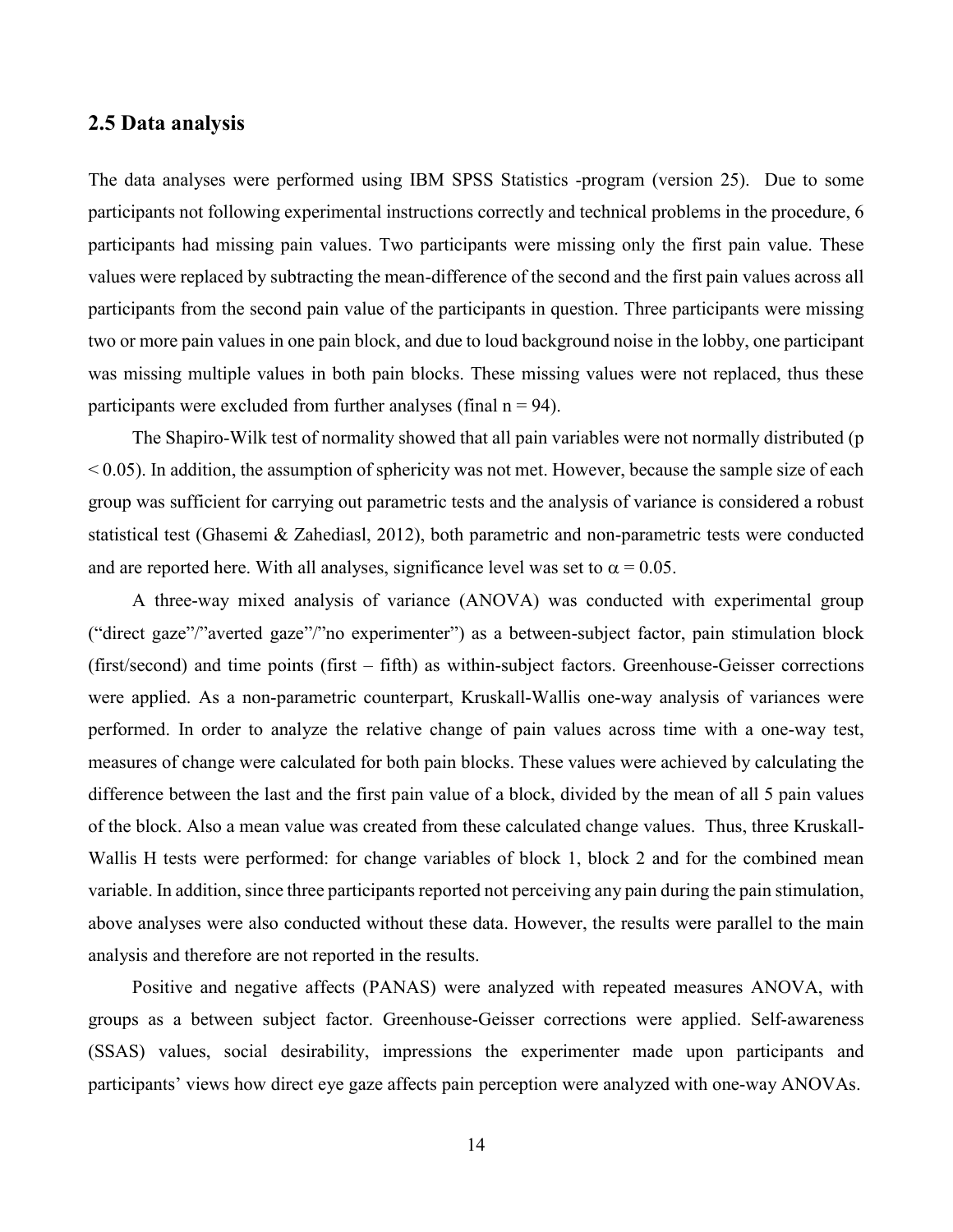#### **3 Results**

### **3.1 Manipulation checks**

The two gaze-groups differed significantly in the ratings of how much they felt receiving direct eye gaze during the pain induction. In the "direct gaze" group, participants rated that the experimenter was looking at them significantly more ( $M = 7.41$ ,  $SD = 0.373$ ) compared to "averted gaze" group ( $M = 3.44$ ,  $SD =$ 0.291,  $t(64) = -8.331, p < .001$ .

#### **3.2 Sensory pain ratings**

Mean pain values as a function of time are presented in Figure 1. For group sizes, numerical means and standard deviations, see Appendix 1. The three-way mixed analysis of variance showed no significant differences between experimental groups in participants' pain ratings  $(F(2,91) = 0.948, p = .391)$ . As expected, a main effect of time was detected  $(F(4,364) = 243.696, p < .001)$ , with pain values increasing in the course of time. A main effect of experimental block was not found  $(F(1,91) = 1.134, p = .290)$ . Neither interactions for Block  $\times$  Experimental Group ( $F(2,91) = .092$   $p = .913$ ), Block  $\times$  Time ( $F(4,364)$ ) = 2.499,  $p = .075$ ), Time  $\times$  Experimental Group ( $F(8,364) = 0.378$ ,  $p = .762$ ) or Block  $\times$  Time  $\times$ Experimental group  $(F(8,364) = 1.657, p = .151)$  were found. In Table 1, the calculated change scores of pain ratings and test values of non-parametric Kruskall Wallis h test are shown. Compatible with the ANOVA results, the Kruskall-Wallis one-way analysis of variance showed no significant differences in the change scores between the groups.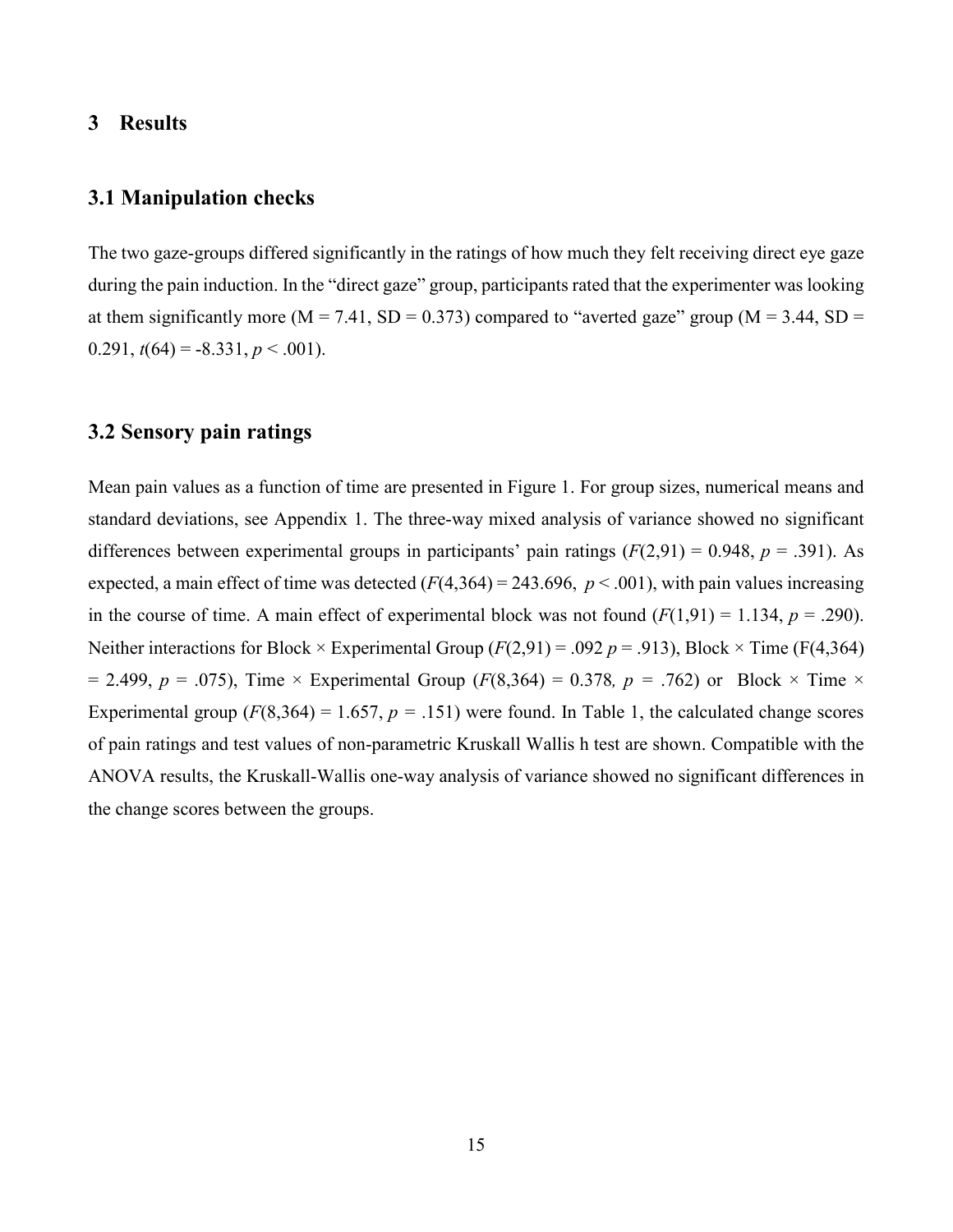





Figure 1. Mean values of pain ratings in different groups as a function of time. The trajectories of pain of the first block (a) and the trajectories of pain of the second block (b) are shown separately.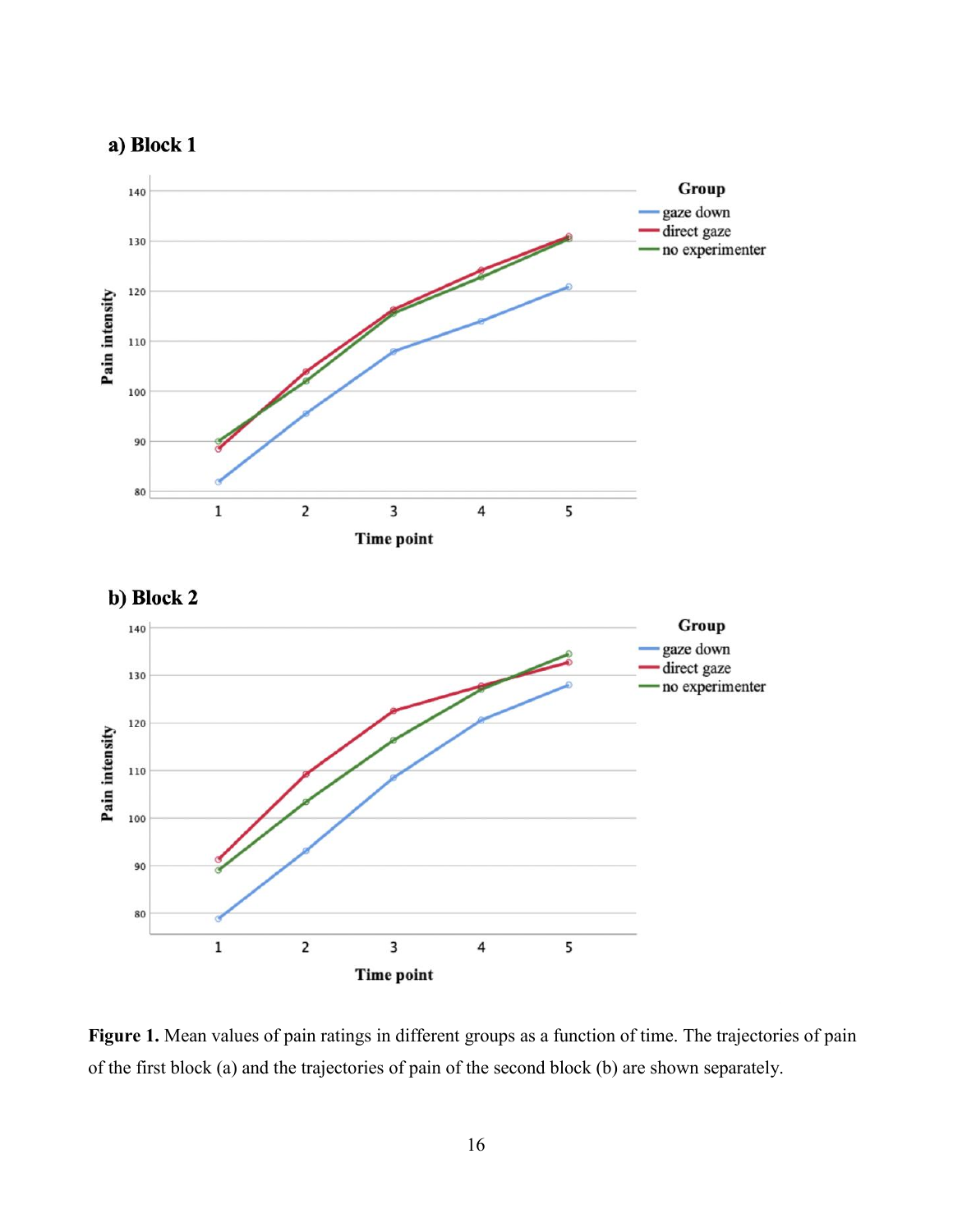|         | Gaze down |     |     | Direct gaze |     | No experimenter |       |      |
|---------|-----------|-----|-----|-------------|-----|-----------------|-------|------|
|         | M         | SD  | M   | SD          | M   | SD              |       |      |
|         |           |     |     |             |     |                 |       |      |
| Block 1 | .47       | .35 | .44 | .44         | .43 | .38             | 0.510 | .775 |
| Block 2 | .56       | .41 | .40 | .32         | .43 | .26             | 2.661 | .264 |
|         |           |     |     |             |     |                 |       |      |
| Mean    | .52       | .36 | .42 | .34         |     | .30             | l.012 | .603 |

**Table 1.** The means and standard deviations of calculated change scores in different experimental groups. The table also shows the test values of Kruskall-Wallis one-way analysis of variance.

#### **3.3 Self-ratings**

Figure 2 shows mean values of positive and negative affect before and after the pain induction. No significant changes in positive affect  $(F(2,91) = 0.243, p = .785)$  or negative affect  $(F(2,91) = 0.135, p =$ .874) between the groups were found. However, a significant main effect of time in negative affect was found. The negative affect decreased as a function of time in the whole sample  $(F(1,91) = 31.650, p =$ .001). No similar changes were detected for positive affect  $(F(1,91) = 1.716, p = .194)$ . In Table 3, means, standard deviations and test values for self-awareness are shown. No significant differences in selfawareness between the groups were found.

The groups did not differ in social desirability  $(F(2,91) = 0.906, p = .408)$  nor in impressions the experimenter made upon them (pleasant–unpleasant,  $F(2,91) = 0.831$ ,  $p = .439$ ; empathic – unempathic, *F*(2,91) = 0.372 *p* = .691; dominant – submissive: *F*(2,91) = 2.903, *p* = .060). Finally, the two groups receiving different eye gaze treatment did not differ in their views of how eye gaze affects pain perception  $(F(1,62) = 0.007, p = .934)$ . Of all these participants, 32.8% thought that receiving direct eye gaze would lower pain perception, 21.9 % thought that direct eye would amplify pain perception, and 45.3 % thought that eye gaze would not have any effect on pain perception.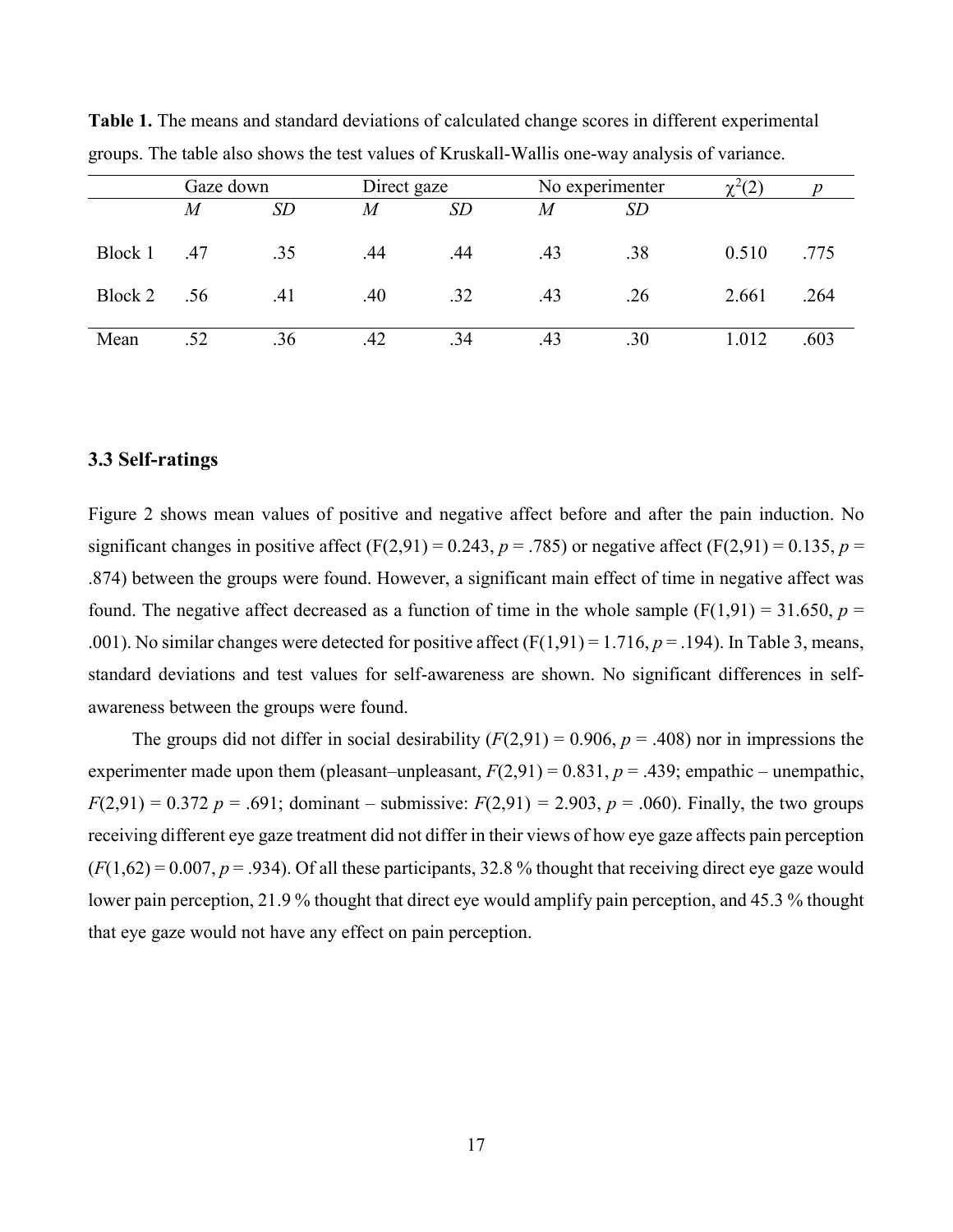

**Figure 2.** Mean values of positive and negative affect before and after pain induction for different experimental groups. \*\*\*  $\leq p = 0.001$ . Error bars represent standard deviations.

**Table 3.** Means, standard deviations and test values for different scales of self-awareness (SSAS and bodily self-awareness).

|                   | Gaze down      |      | Direct gaze    |      | No experimenter |       |       |                  |
|-------------------|----------------|------|----------------|------|-----------------|-------|-------|------------------|
|                   | $\overline{M}$ | SD   | $\overline{M}$ | SD   | $\overline{M}$  | SD    | F     | $\boldsymbol{p}$ |
| Surroundings      | 9.73           | 4.18 | 8.59           | 3.88 | 8.60            | 3.92  | 0.834 | .438             |
| Public awareness  | 6.50           | 3.15 | 7.65           | 4.08 | 5.83            | 3.30  | 2.139 | .124             |
| Private awareness | 9.70           | 2.88 | 11.03          | 3.55 | 10.43           | 3.48  | 1.274 | .285             |
| Body-awareness    | 9.73           | 3.50 | 9.50           | 3.99 | 9.50            | 3.94  | 0.038 | .963             |
| Mean              | 35.67          | l.71 | 9.75           | 1.67 | 34.37           | 11.03 | 0.453 | .637             |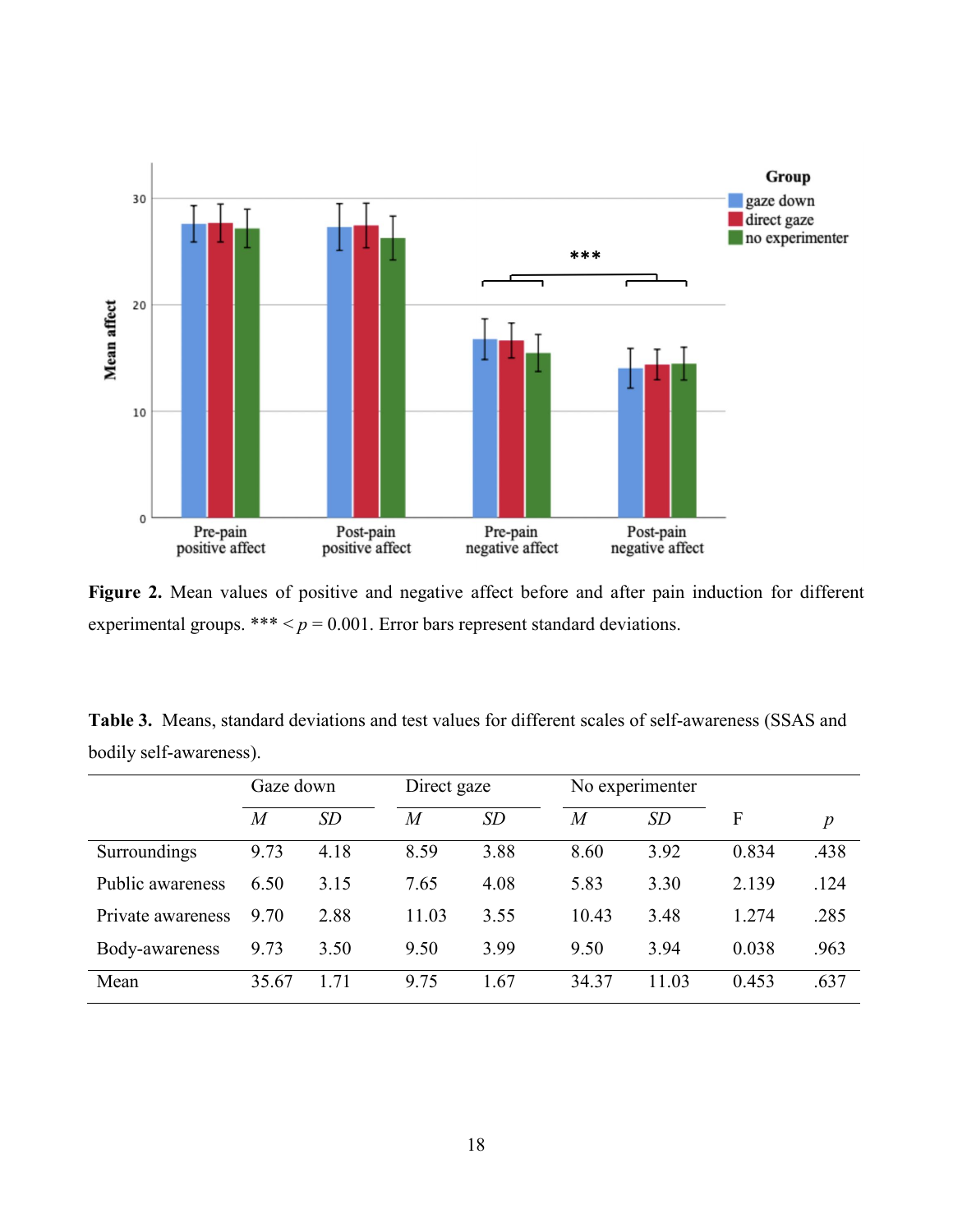#### **4 Discussion**

#### **4.1 The effect of another individual's eye gaze direction and presence on pain intensity**

The aim of this experimental study was to examine what kind of an effect does a perception of another person's watching eyes have on the experience of pain intensity. We also investigated the overall effect of another individual's presence on pain perception. In this study, 98 participants were randomly assigned into three experimental groups. The participants experienced mild to moderate pressure pain in their finger induced by a flat-tipped stylus. During the pain induction, the first group received direct eye gaze and the second group received averted eye gaze. The third group experienced the pain induction alone. All the participants were asked to report the amount of sensory pain they experienced with the help of a numeral pain rating scale. In addition, positive and negative affects before and after pain induction and participants' self-awareness after the pain induction were measured by questionnaires.

The results of the present study showed no significant differences in subjective pain intensity between participants perceiving direct eye gaze and averted eye gaze. Neither was the previously demonstrated lowering effect of another person's presence on pain perception replicated (Brown, et al., 2003; Edwards, et al., 2017; Gallant & Hadjistavropoulos, 2017; Seidman, et al., 1957). Likewise, no significant differences in attentive or emotional states were detected between the experimental groups.

The results suggest that the perception of watching eyes is simply not a strong enough signal to have an effect on perception of pain. Pain is one of the most fundamental bodily experiences that demands our immediate act of reaction in order to survive. It is possible, that in order to have an effect on pain perception, eye gaze should convey a clear social message of danger or safety along with other manifestations of social messages. For example, another person's presence, support or touch along with eye contact could therefore communicate empathy and possible help. Our study explored only one social situation and context, where the spectator was a stranger and the direct eye gaze was somewhat meaningless. Because of this, it would be intriguing to find out if there would be a different kind of an effect if the spectator had, for example, a specific social relationship to the target person (close one / enemy) or expressed a distinct expression (comfort / anger), in which cases the direct eye gaze would convey more clearly a message of safety or harm in the social encounter.

As previously mentioned the perception of direct eye gaze has been shown to attract a perceiver's attention and elicit positively valenced affective reactions (Conty et al., 2016; Hietanen, 2018). In this study we expected these factors to lower perception of pain intensity, since attentional distraction and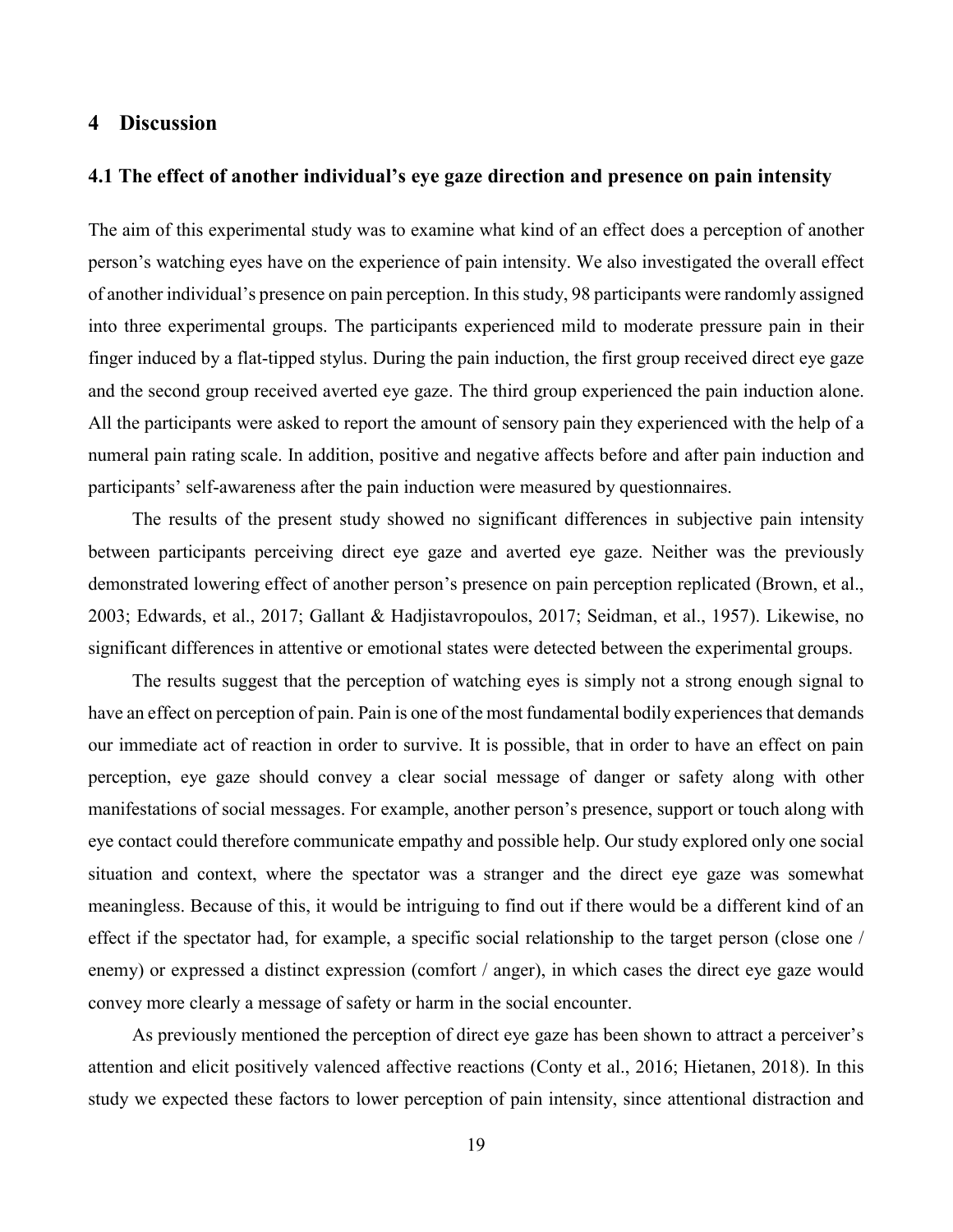positive affect have been shown to have a lowering effect on pain experience (Eccleston & Crombez, 1999; Rhudy, 2001; Villemure & Bushnell, 2002). On the other hand, it was also possible that the pain perception could be heightened, because previous literature has demonstrated that direct eye gaze evokes self-referential processing (Baltazar et al., 2014; Hietanen & Hietanen, 2017) and attention directed towards a painful stimulus heightens pain experience (Crombez et al., 2005). Since direct eye gaze evokes several different psychological processes that can have opposite effects on pain perception, one simple explanation for our result can be that ultimately these competing mechanisms break even, in which case the overall sum effect of direct eye gaze on subjective pain intensity would be zero.

Interestingly, this study did not find a significant lowering effect of another person's presence on pain intensity. As previously presented, numerous studies have shown, that people who experience pain alone report higher pain ratings to those who have another person present in the situation (Brown et al., 2003; Edwards et al., 2017; Kleck et al., 1976; Seidman et al., 1957). How come then our research failed to replicate this phenomenon? A recently published article offers an explanation for our result. In their meta-analysis Che and colleagues (2018) demonstrate that the mere presence of others does not have enough supportive power to lower a person's conscious pain perception. To have a lowering impact on pain perception, the other person needs to give a clear expression of support by e.g. hand-holding or verbal communication. In their article, the previously positive results indicating another person's presence to have a lowering effect on pain perception are explained by to have an evolutionary mechanism: when hurt, one does not want to show weakness and in that way she/he rates subconsciously the pain experience to be lower than it really is. However, in their meta-analysis the presence of a close one showed to have a strengthening effect on other objective outcome measures of pain like painful facial expressions and physiological arousal. This is explained by the other side of the coin; when in pain, some of our autonomic responses are enhanced for the purpose of receiving hoped social responses like comfort from our loved ones, but the actual pain perception is not relieved. This research thus gives evidence, that the mere presence of a stranger does not have enough supportive power to ease pain.

Another possible explanation for us not finding presence of another person alleviating pain ratings could be that we failed to create the feeling of aloneness in the research. In the situation, the researcher told to the participants that she would come and finish the pain induction shortly after the demanded time, so the participants knew that the researcher would be somewhere close by and within hearing range. In the "no experimenter" -group 4 participants (13 %) had evaluated that they did not feel being alone in the situation. Also after the experiment, several participants also told to the experimenter that they knew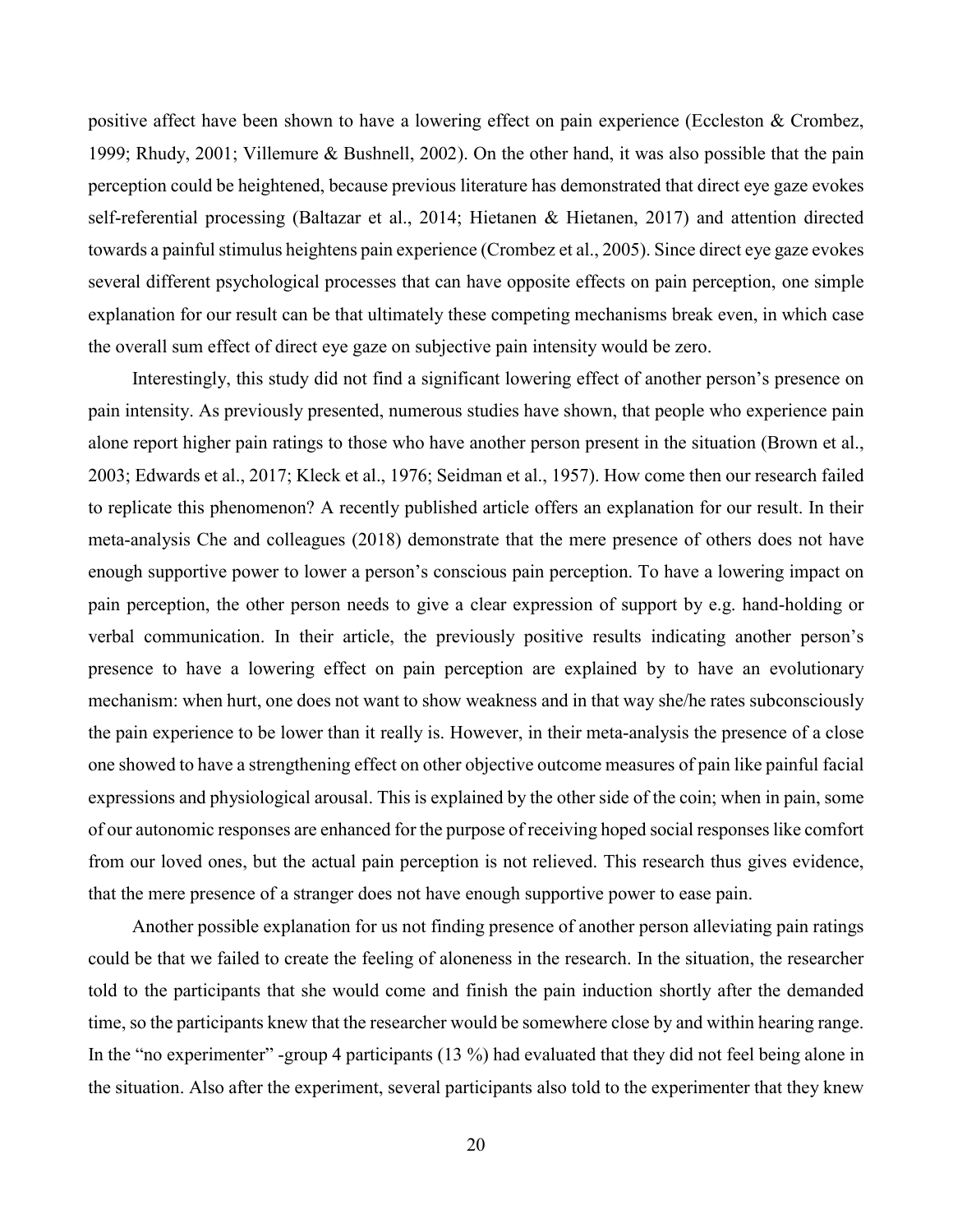they were alone in the space, but at the same time, knew that the researcher was behind the partition screen and thus did not fully feel alone. In addition, the research was conducted in a university-lobby and even though the participants wore isolating earphones, the nature of the space possibly failed to create an overall sense of loneliness to begin with.

Interestingly, even though we did not find any differences in affective state between the experimental groups, negative affects across all the participant groups decreased significantly between the two timepoints (i.e. before and after pain induction). Since pain has been shown to elicit usually aversive and unpleasant responses (Cervero, 2012, p. 89), it is intriguing that our study showed the opposite effect. A reasonable explanation for our result is that the participants were anxious for the upcoming pain and were therefore relieved after pain induction. This result however raises further questions concerning our research. Previous literature has shown that expectations towards upcoming pain can affect pain experience by either heightening or lowering perceived pain intensity (Wiech et al., 2008). Anticipation, possible nervous thoughts before pain and possible relief during pain induction might then have had unexpected effect on our results, since this study did not control expectations towards upcoming pain. In experimental pain research, a practice block is often used to set the appropriate magnitude of pain stimulus for every participant (for examples, see Kenntner-Mabiala et al., 2007; Master et al., 2009). This procedure of "baseline nociceptive stimulation block" also simultaneously enables the participant to psychologically adapt to the upcoming pain stimulus. As we did not control these anticipatory psychological factors by using a practice block, the baseline emotional state of our participants might have been more negative than what it is normally, and it could have had an effect on our study's reliability.

#### **4.2 Limitations**

A notable challenge of his study lies in the pain induction used. Since we chose to use the fixed weight for every participant, the variance of pain ratings was considerably large. We aimed to produce moderate pain experience, but because of participants' varying sensibility to pain, we needed to determine weight suitable for every participant. As a result, the mean values of pain ratings were lower than expected and some participants did not even report perceiving pain at all. Furthermore, centering the stylus exactly to the center of the finger was challenging for the participants, which might have resulted in varying experiences of pressure. Also the circumference and the amount of fat in one's finger could have had an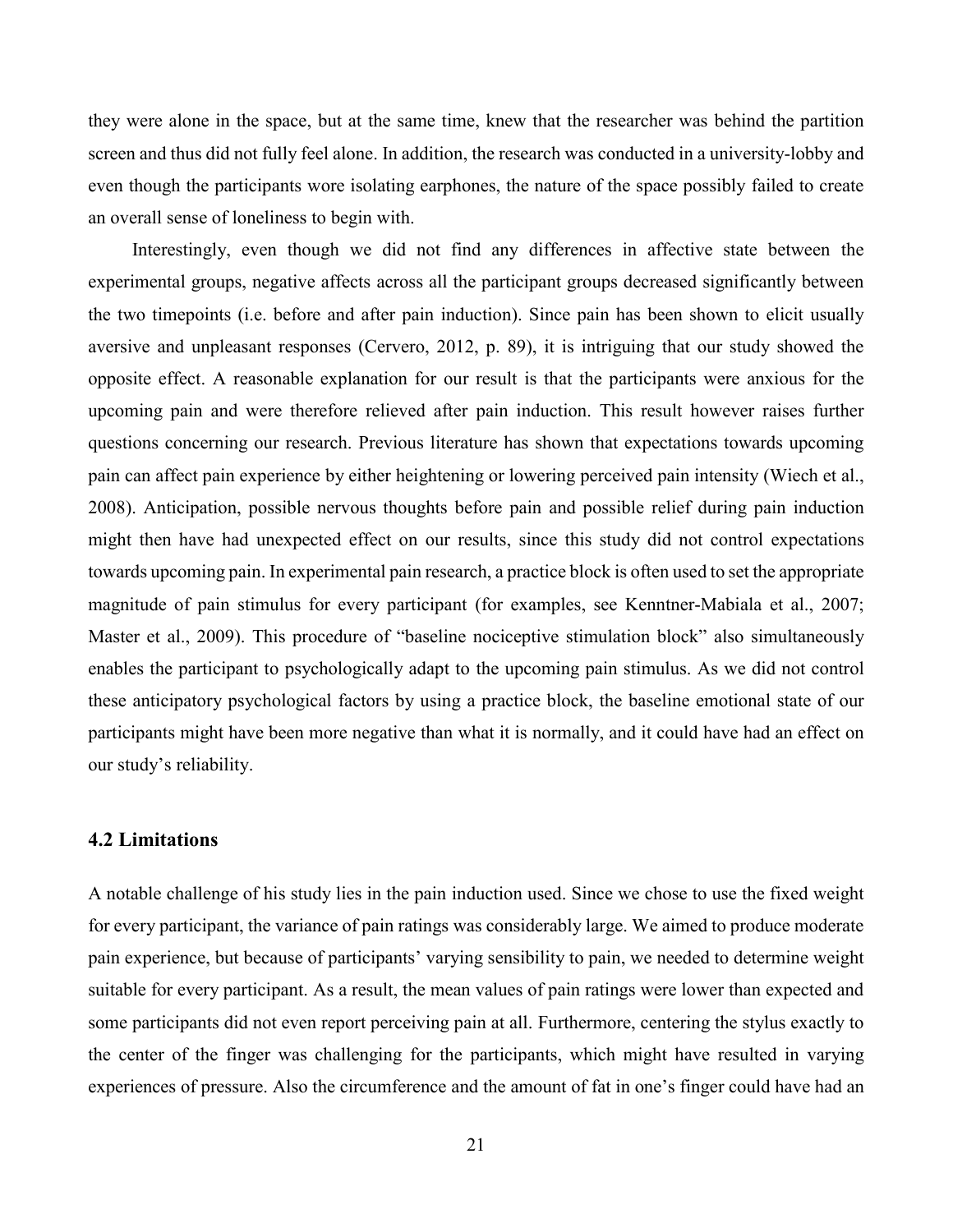effect on the sensitivity towards the stimulus, which we did not control in any way. Because the participation was voluntary and included experience of pain, many approached women did not want to participate in this study at all. Because of this, our sample was probably quite homogeneous, since many pain-sensitive or nervous women refused the invitation to take part in the study.

This study was conducted as a between-subject design. Although, no significant differences in pain values between the experimental groups were found, the visual examination of pain ratings showed that the mean pain ratings of the group receiving downward eye gaze were regularly lower compared to the other groups (see Figure 1). With within-subject design the sensitivity of the study would have been stronger. Thus, it would be interesting to find out if this trend would be significant if the study was conducted in within-subject design.

In addition, the measurement of self-awareness and affective state might have had some methodical and time-related problems. This study did not find previously demonstrated effects of direct eye gaze on affective state or self-directed attentive processes (Baltazar et al., 2014; Chen et al., 2017; Conty et al., 2016; Hazem et al., 2017; Hietanen, 2018; Hietanen & Hietanen, 2017; Reddy, 2003). Because the experience of affective state was measured before and after the actual pain induction, and the selfcentered attention was measured after the pain induction, the real sense of these processes when in pain was possibly not truly grasped. A slight change in subjective psychological state during the pain experience possibly does not last to another later timepoint. Because of this it would have been more reliable to measure emotions and self-awareness during the pain induction. Since this study was executed outside of laboratory, we wanted to keep the pain measurement as short and simple as possible. This is why we chose to measure other psychological states in a different timepoint and possibly missed the searched phenomenon. Due to this, the measurement of these psychological states during pain induction would be advisable to consider in future research.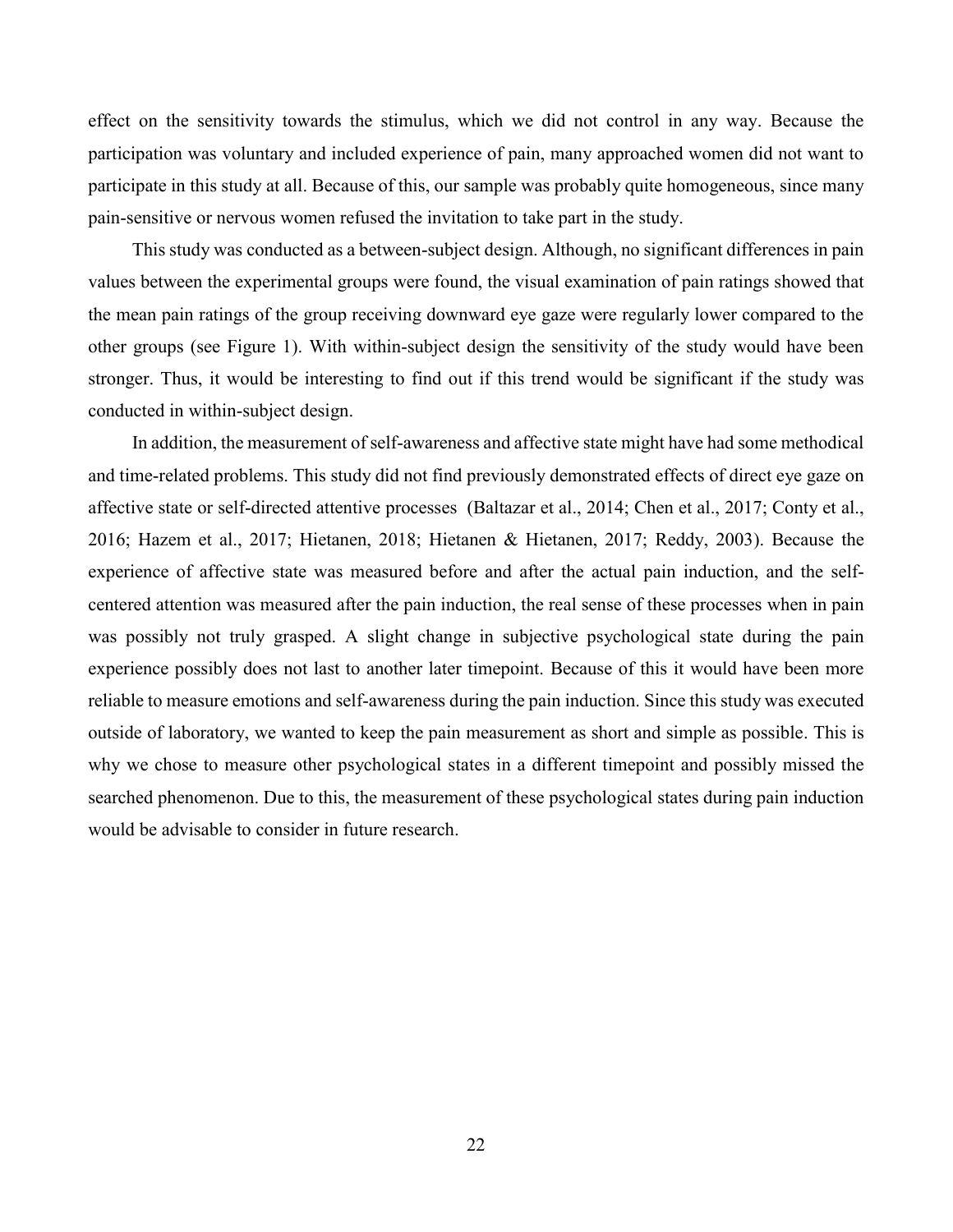#### **4.3 Conclusion and future research**

This study did not find evidence of perception of another person's eye gaze or presence having an effect on the experience of pain intensity. It therefore seems that the perception of another person's direct eye gaze does not have enough of social power affecting pain perception compared to other previously described social stimuli. Also the impact of another person's presence on pain perception is still not completely understood.

In the future, a more controlled laboratory setting and the utilization of more accurate measurement methods are recommended. For example, individualization of the pain stimulus, use of within-subject experimental design, and measurement of possible cognitive-emotional processes simultaneously with the pain induction would be advisable to take into consideration.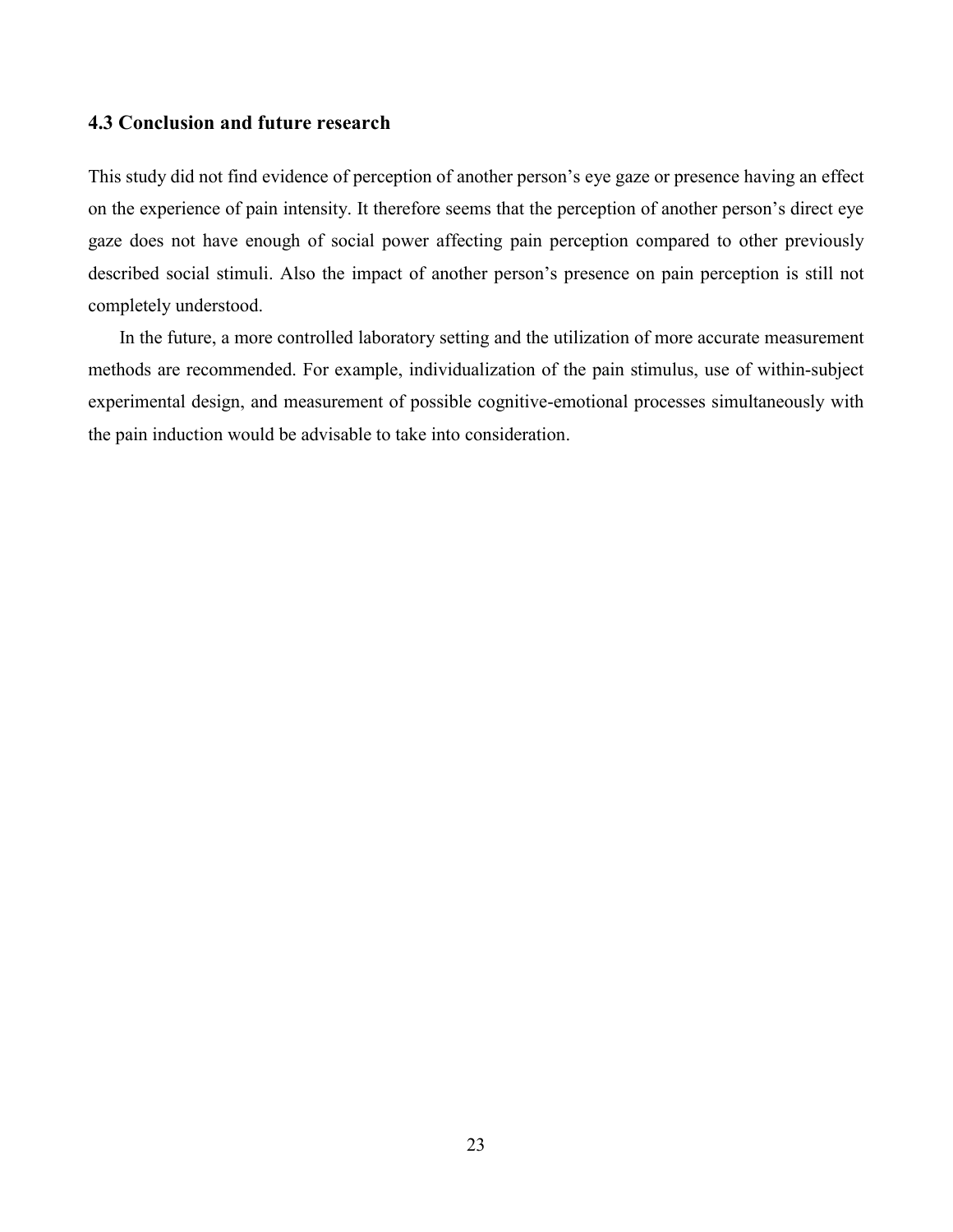# **5 References**

- Baltazar, M., Hazem, N., Vilarem, E., Beaucousin, V., Picq, J. L., & Conty, L. (2014). Eye contact elicits bodily self-awareness in human adults. *Cognition*, *133*(1), 120–127.
- Bantick, S. J., Wise, R. G., Ploghaus, A., Clare, S., Smith, S. M., & Tracey, I. (2002). Imaging how attention modulates pain in humans using functional MRI. *Brain*, *125*(2), 310–319.
- Batki, A., Baron-Cohen, S., Wheelwright, S., Connellan, J., & Ahluwalia, J. (2000). Is there an innate gaze module? Evidence from human neonates. *Infant Behavior and Development*, *23*(2), 223–229.
- Bayet, S., Bushnell, M. C., & Schweinhardt, P. (2014). Emotional faces alter pain perception. *European Journal of Pain*, *18*(5), 712–720.
- Beck, B., Làdavas, E., & Haggard, P. (2016). Viewing the body modulates both pain sensations and pain responses. *Experimental Brain Research, 234,* 1795–1805.
- Brown, J. L., Sheffield, D., Leary, M. R., & Robinson, M. E. (2003). Social support and experimental pain. *Psychosomatic Medicine*, *65*(2), 276–283.
- Cervero, F. (2012). *Understanding pain: Exploring the perception of pain.* Cambridge, Mass: MIT Press.
- Che, X., Cash, R., Chung, S., Fitzgerald, P. B., & Fitzgibbon, B. M. (2018). Investigating the influence of social support on experimental pain and related physiological arousal: A systematic review and meta-analysis. *Neuroscience and Biobehavioral Reviews, 92,* 437–452.
- Chen, T., Helminen, T. M., & Hietanen J. K. (2017). Affect in the eyes: explicit and implicit evaluations. *Cognition and Emotion, 31*(6), 1070–1082.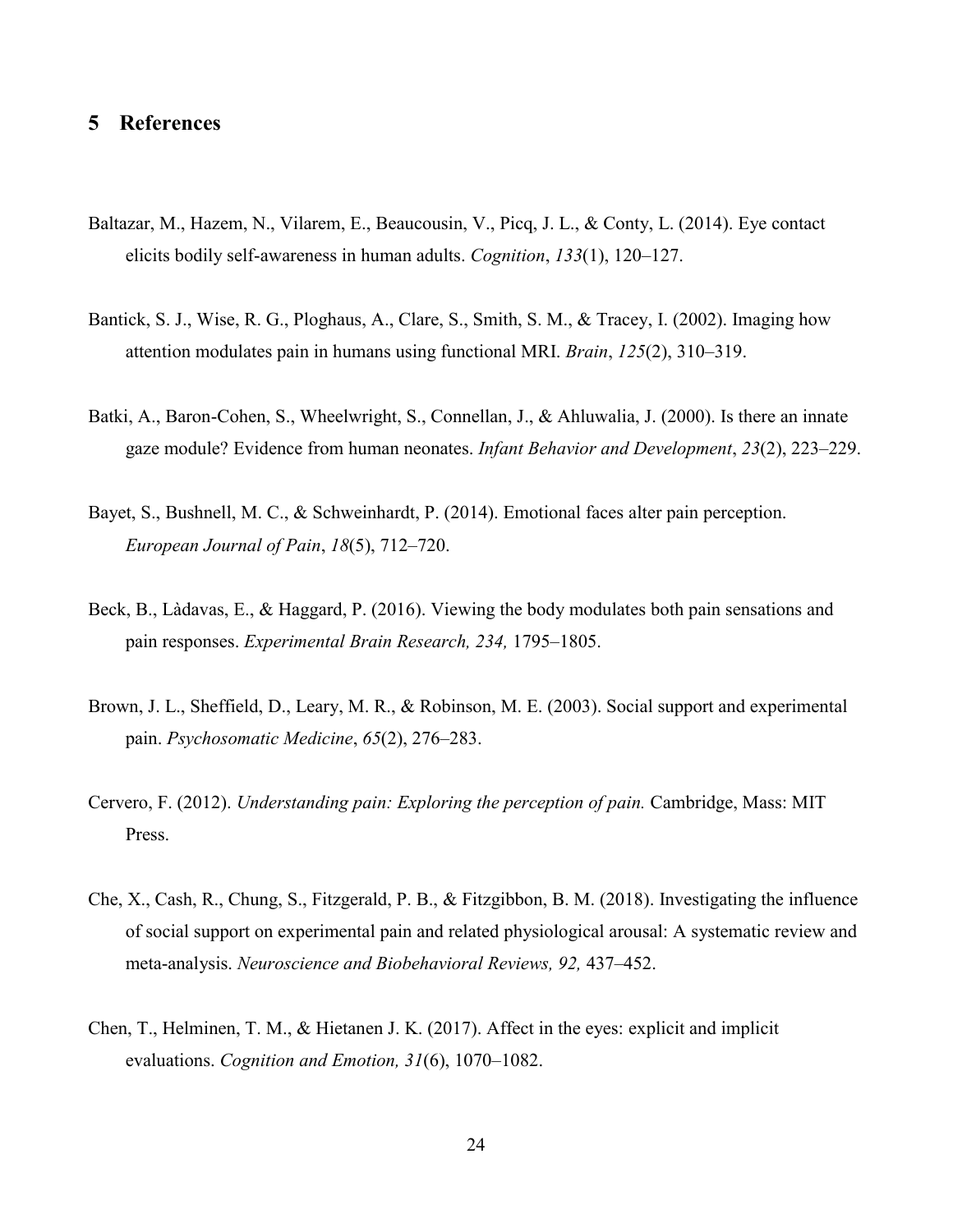Cogan, R., Cogan, D., Waltz, W., & McCue, M. (1987). Effects of laughter and relaxation on discomfort thresholds. *Journal of Behavioral Medicine*, *10*(2), 139–144.

Cohen, S. (2004). Social relationships and health. *American Psychologist, 59*(8), 676–684.

- Conty, L., Gimmig, D., Belletier, C., George, N., & Huguet, P. (2010). The cost of being watched: Stroop interference increases under concomitant eye contact. *Cognition, 115*, 133–139.
- Conty, L., George, N., & Hietanen, J. K. (2016). Watching Eyes effects: When others meet the self. *Consciousness and Cognition*, *45*, 184–197.
- Cowan, D. G., Vanman, E. J., & Nielsen, M. (2014). Motivated empathy: the mechanics of the empathic gaze. *Cognition and Emotion, 28*(8), 1522–1530.
- Crombez, G., Van Damme, S., & Eccleston, C. (2005). Hypervigilance to pain: An experimental and clinical analysis. *Pain*, *116*(1–2), 4–7.
- Crowne, D. P., & Marlowe D. (1960). A new scale of social desirability independent of psychopathology, *Journal of Consulting Psychology, 24*(4), 349–354.
- de Wied, M., & Verbaten, M. N. (2001). Affective pictures processing, attention, and pain tolerance. *Pain*, *90*(1–2), 163–172.
- Eccleston, C., & Crombez, G. (1999). Pain demands attention: A cognitive-affective model of the interruptive function of pain. *Psychological Bulletin, 125*(3), 356–366.

Edwards, R., Eccleston, C., & Keogh, E. (2017). Observer influences on pain. *Pain*, *158*(5), 846–855.

Eisenberger, N. I., & Lieberman, M. D. (2005.) Why it hurts to be left out: The neurocognitive overlap between physical and social pain. In Williams K. D., Forgas, J. P. & von Hippel, W. (Eds.), *The social outcast: Ostracism, social exclusion, rejection, and bullying* (109–127)*.* Psychology Press.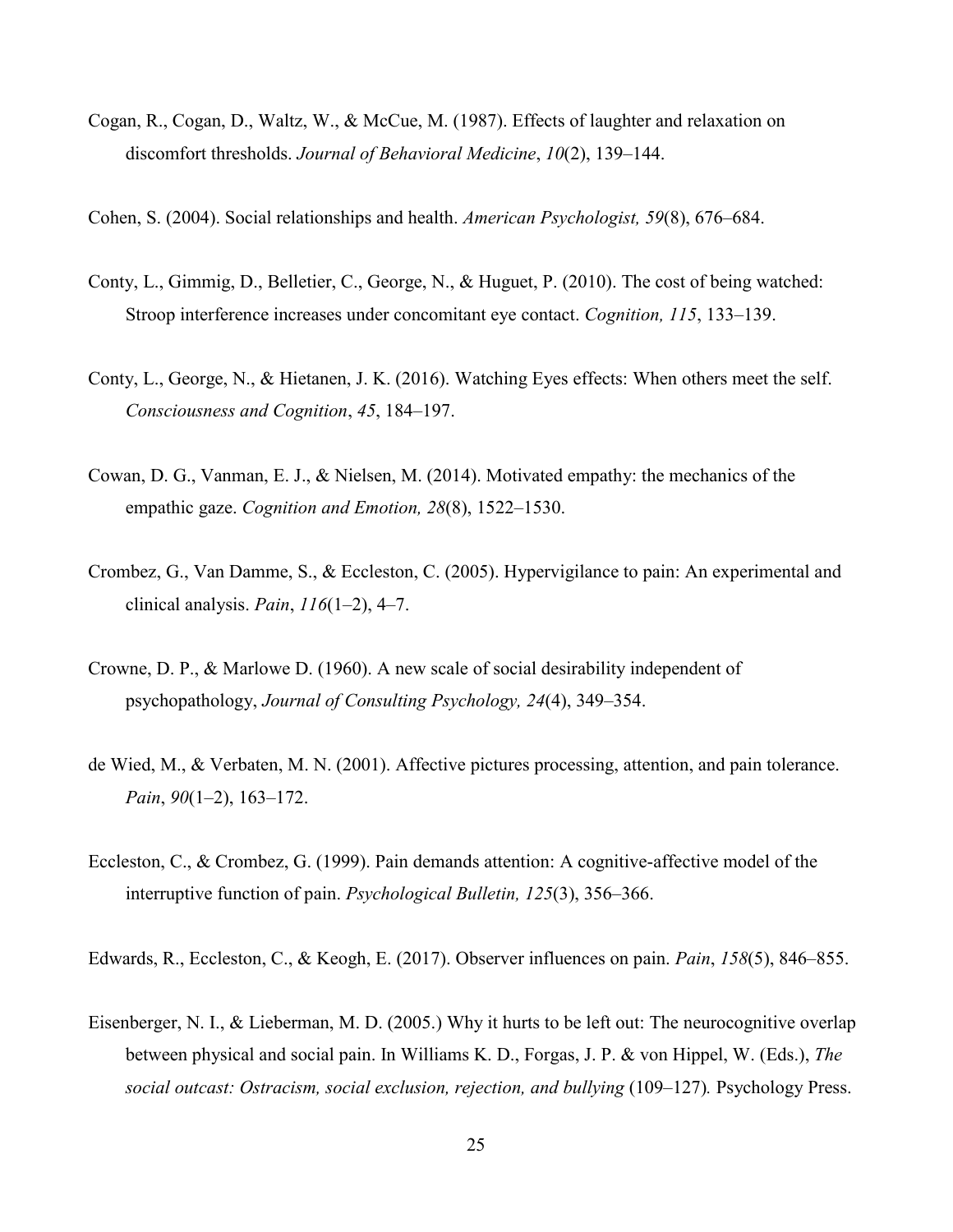- Farroni, T., Csibra, G., Simion, F., & Johnson, M. H. (2002). Eye contact detection in humans from birth. *Proceedings of the National Academy of Sciences of the United States of America, 99*(14), 9602–9605.
- Gallant, N. L, & Hadjistavropoulos, T. (2017). Experiencing pain in the presence of others: A structured experimental investigation of older adults. *The Journal of Pain, 18*(4), 456–467.
- Garcia-Larrea, L., & Peyron, R. (2013). Pain matrices and neuropathic pain matrices: A review. *Pain,* 154, 29–43.
- Ghasemi, A., & Zahediasl, S. (2012). Normality tests for statistical analysis: a guide for nonstatisticians. *International Journal of Endocrinology & Metabolism, 10*(2), 486–489.
- Goldstein, P., Shamay-Tsoory, S. G., Yellinek, S., & Weissman-Fogel, I. (2016). Empathy predicts an experimental pain reduction during touch. *Journal of Pain*, *17*(10), 1049–1057.
- Govern, J. M., & Marsch, L. A. (2001). Development and validation of the situational self-awareness scale. *Consciousness and Cognition*, *10*(3), 366–378.
- Gray, L., Watt, L., & Blass, E. M. (2000). Skin-to-skin contact is analgesic in healthy newborns. *Pediatrics*, *105*(1).
- Hazem, N., George, N., Baltazar, M., & Conty, L. (2017). I know you can see me: Social attention influences bodily self-awareness. *Biological Psychology*, *124*, 21–29.
- Heron, J. (1970). The phenomenology of social encounter: The gaze. *Philosophy and Phenomenological Research*, *31*(2), 243–264.
- Hietanen, J. K. (2018). Affective eye contact: an integrative review. *Frontiers in Psychology, 9,* 1587.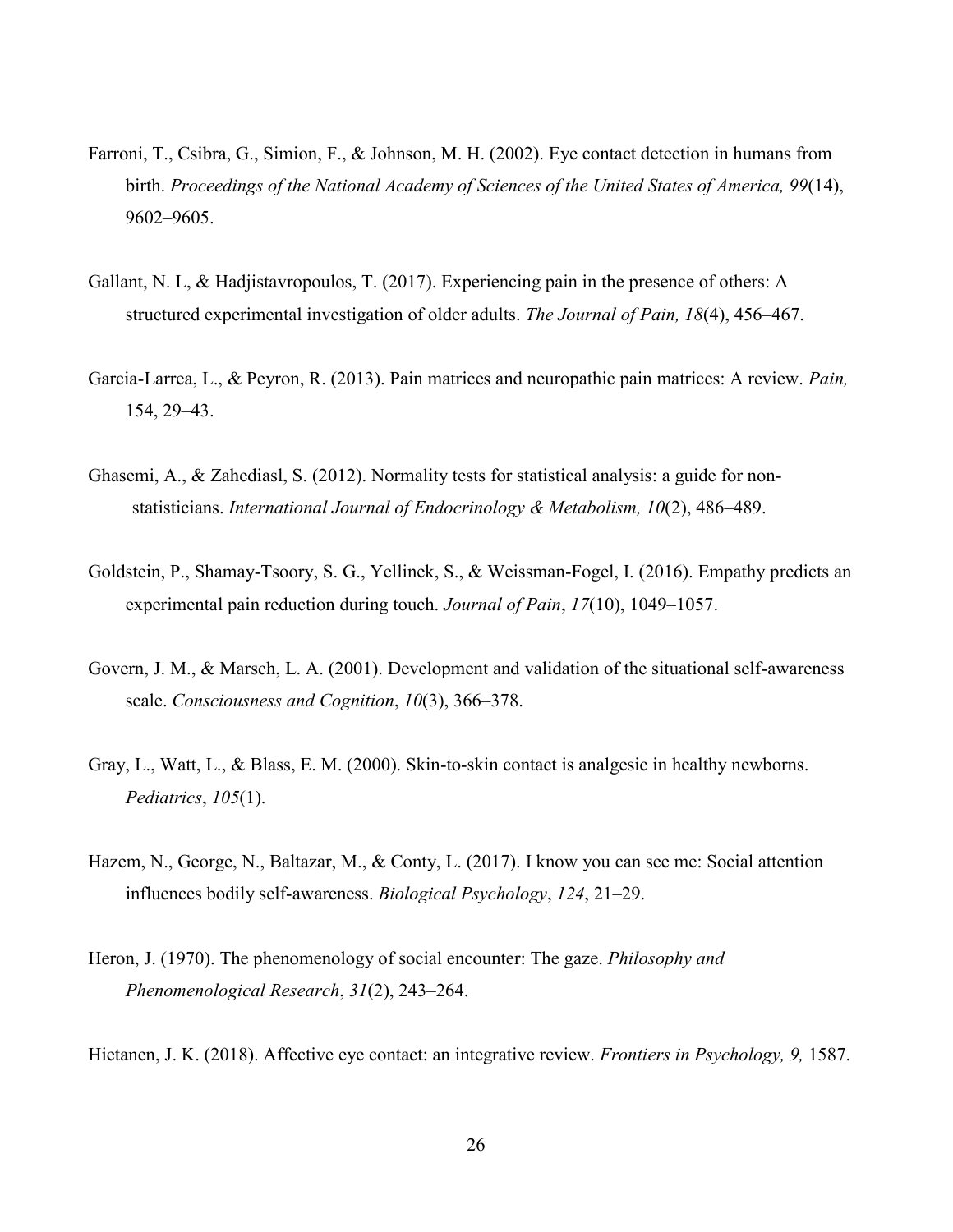- Hietanen, J. O., & Hietanen, J. K. (2017). Genuine eye contact elicits self-referential processing. *Consciousness and Cognition*, *51*, 100–115.
- Hietanen, J. K., Leppänen, J. M., Peltola, M. J., Linna-aho, K., & Ruuhiala, H. J. (2008). Seeing direct and averted gaze activates the approach-avoidance motivational brain systems. *Neuropsychologia*, *46*(9), 2423–2430.
- IASP. (1994). Part III: pain terms, a current list with definitions and notes on usage. In *Classification of*  Chronic Pain (2<sup>nd</sup> ed., pp. 209–214). IASP Press.
- Iannetti, G. D., & Mouraux, A. (2010). From the neuromatrix to the pain matrix (and back). *Experimental Brain Research*, *205*(1), 1–12.
- Jackson, P. L, Meltzoff, A. N., & Decety, J. (2004). How do we perceive the pain of others? A window into the neural processes involved in empathy. *NeuroImage, 24*, 771–779.
- Johnson, K. V.-A., & Dunbar, R. I. M. (2016). Pain tolerance predicts human social network size. *Scientific Reports*, *6*(1), 25267.
- Johnson, M. H., Dziurawiec, S., Ellis, H, & Morton, J. (1991). Newborn's preferential tracking of facelike stimuli and its subsequent decline. *Cognition, 40,* 1–19.
- Karmann, A. J., Lautenbacher, S., Bauer, F, & Kunz, M. (2014). The influence of communicative relations on facial responses to pain: Does it matter who is watching? *Pain Research and Management, 19*(1), 15–22.
- Kenntner-Mabiala, R., Weyers, P., & Pauli, P. (2007). Independent effects of emotion and attention on sensory and affective pain perception. *Cognition and Emotion*, *21*(8), 1615–1629.
- Kleck, R. E., Vaughan, R. C., Cartwright-Smith, J., Vaughan K. B., Colby, C. Z., & Lanzetta, J. T. (1976). Effects of being observed on expressive, subjective, and physiological responses to painful stimuli. *Journal of Personality and Social Psychology, 34*(6), 1211–1218.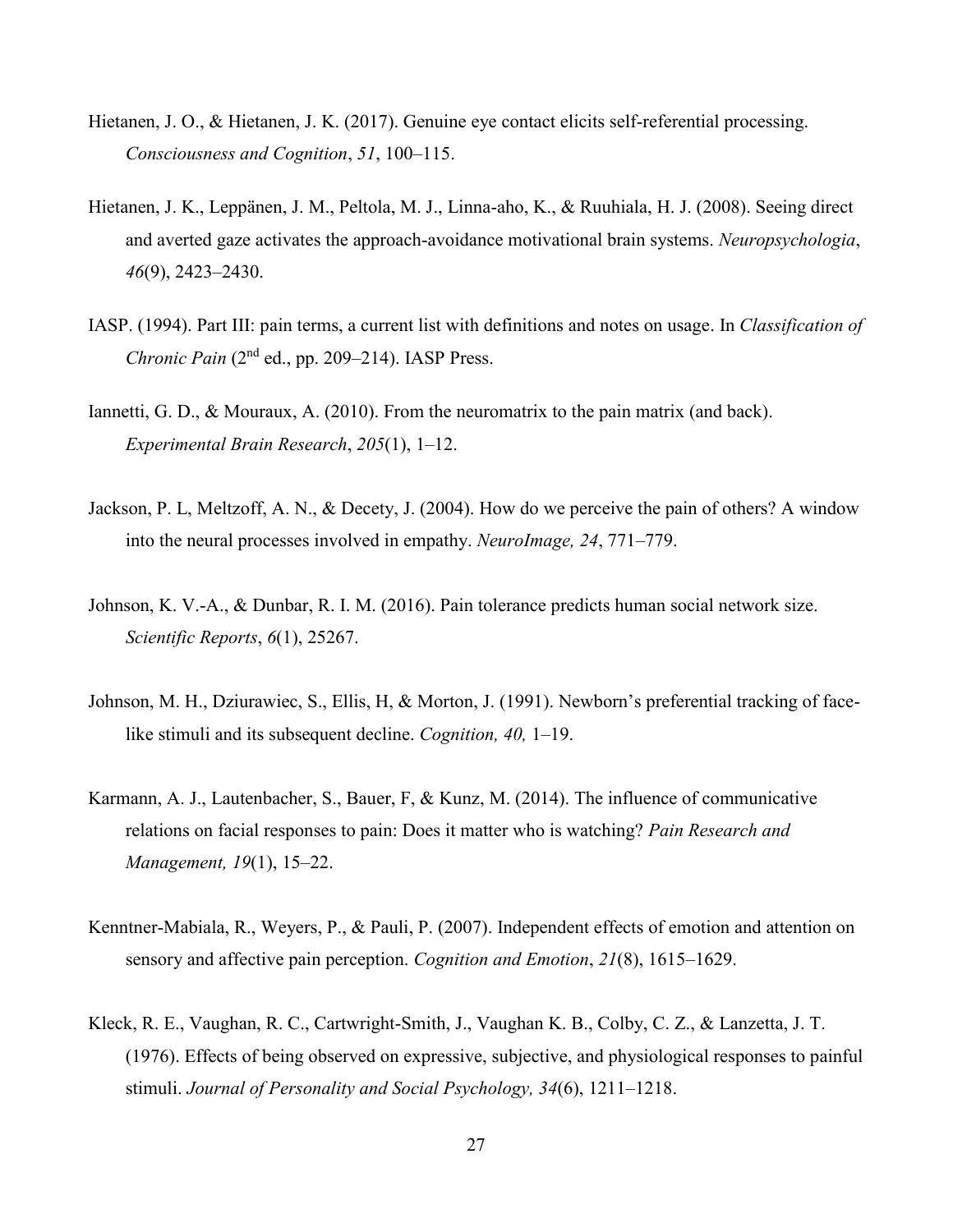- Krahé, C., Drabek, M. M., Paloyelis, Y., & Fotopoulou, A. (2016). Affective touch and attachment style modulate pain: A laser-evoked potentials study. *Philosophical Transactions of the Royal Society B: Biological Sciences*, *371*(1708).
- Krahé, C., Springer, A., Weinman, J. A., & Fotopoulou, A. (2013). The social modulation of pain: others as predictive signals of salience – a systematic review. *Frontiers in Human Neuroscience*, *7*, 386.
- Lawson, R. (2015). I just love the attention: implicit preference for direct eye contact. *Visual Cognition, 23*(4), 450–488.
- Loggia, M. L., Mogil, J. S., & Bushnell, M. C. (2008). Experimentally induced mood changes preferentially affect pain unpleasantness. *Journal of Pain*, *9*(9), 784–791.
- Marchand, S., & Arsenault, P. (2002). Odors modulate pain perception: A gender-specific effect. *Physiology and Behavior*, *76*(2), 251–256.
- Master, S. L., Eisenberger, N. I., Taylor, S. E., Naliboff, B. D., Shirinyan, D, & Lieberman, M. D. (2009). A picture's worth: partner photographs reduce experimentally induced pain. *Psychological Science, 20*(11), 1316–1318.
- Melzack, R., & Casey, K. L. (1968). Sensory, motivational, and central control determinants of pain: A new conceptual model. *The Skin Senses: Proceedings of the First International Symposium on the Skin Senses*, 423–439.
- Miller, L. C., Murphy, R., & Buss, A. H. (1981). Consciousness of body: Private and public. *Journal of Personality and Social Psychology*, *41*(2), 397–406.
- Miron, D., Duncan, G. H., & Bushnell, M. C. (1989). Effects of attention on the unpleasantness and intensity of thermal pain. *Pain*, *39*, 345–352.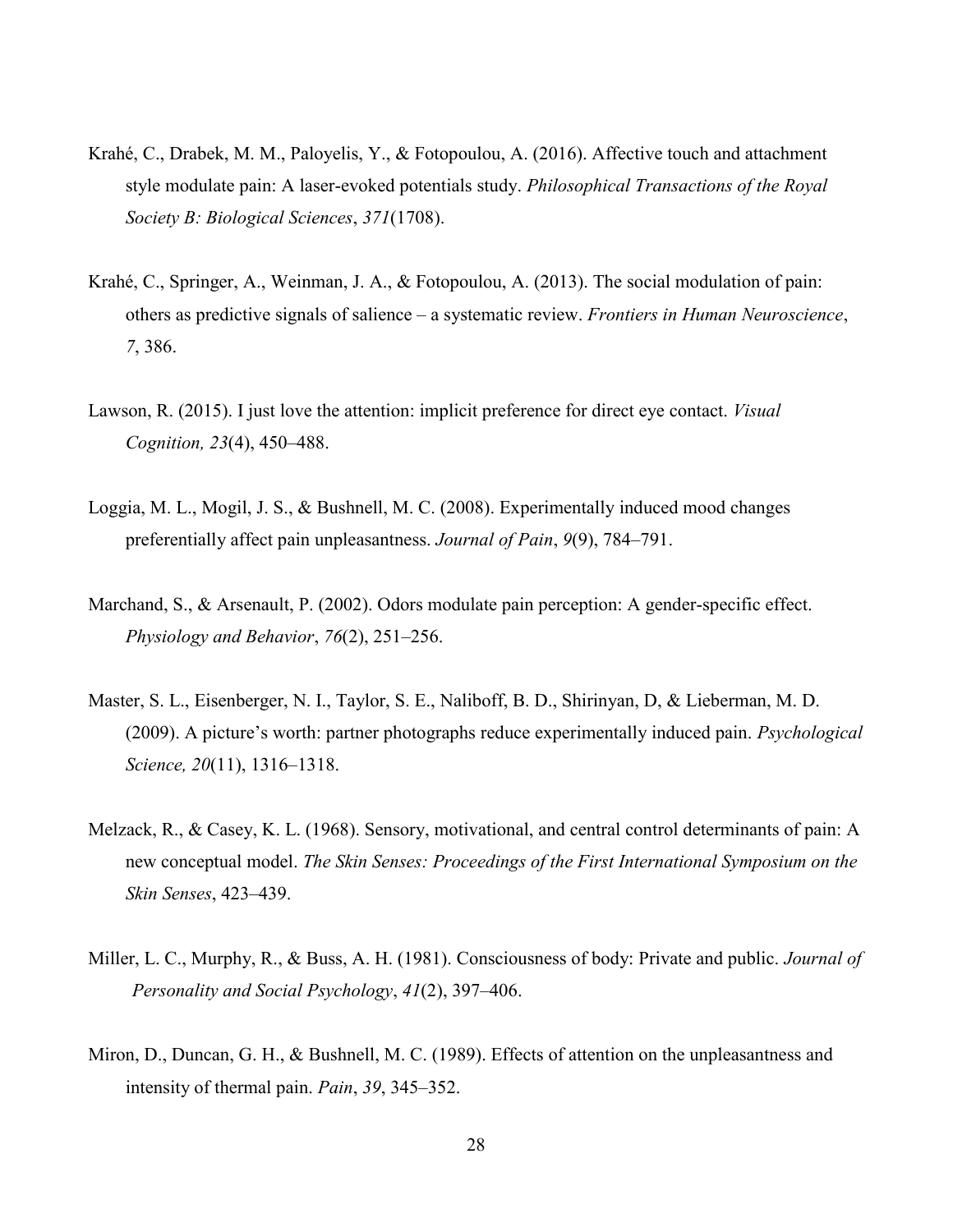- Modić Stanke, K., & Ivanec, D. (2010). Social context of pain perception: the role of other people's presence and physical distance. *Review of psychology*, *17*(1), 69–74.
- Murray, F. S., & Safferstone, J. F. (1970). Pain threshold and tolerance of right and left hands. *Journal of Comparative and Physiological psychology, 71*(1), 83–86.
- Myllyneva, A., & Hietanen, J. K. (2015). There is more to eye contact than meets the eye. *Cognition*, *134*, 100–109.
- Myllyneva, A., & Hietanen, J. K. (2016). The dual nature of eye contact: to see and to be seen. *Social Cognitive and affective neuroscience,* 1089–1095.
- Peláez, I., Martínez-Iñigo, D., Barjola, P., Cardoso, S., & Mercado, F. (2016). Decreased pain perception by unconscious emotional pictures. *Frontiers in psychology*, *7*, 1636.
- Ploner, M., Sorg, C., & Gross, J. (2017). Brain rhythms of pain. *Trends in Cognitive Sciences, 21*(2).
- Post-White, J., Kinney, M. E., Savik, K., Gau, J. B., Wilcox, C., & Lerner, I. (2003). Therapeutic massage and healing touch improve symptoms in cancer. *Integrative Cancer Therapies*, *2*(4), 332–344.
- Price, D. D., Harkins, S. W., & Baker, C. (1987). Sensory-affective relationships among different types of clinical and experimental pain. *Pain*, *28*(3), 297–307.
- Pud, D., Golan, Y., & Pesta, R. (2009). Hand dominancy-A feature affecting sensitivity to pain. *Neuroscience Letters*, *467*(3), 237–240.
- Quevedo, A. S., & Coghill, R. C. (2007). Attentional modulation of spatial integration of pain: evidence for dynamic spatial tuning. *Journal of Neuroscience*, *27*(43), 11635–11640.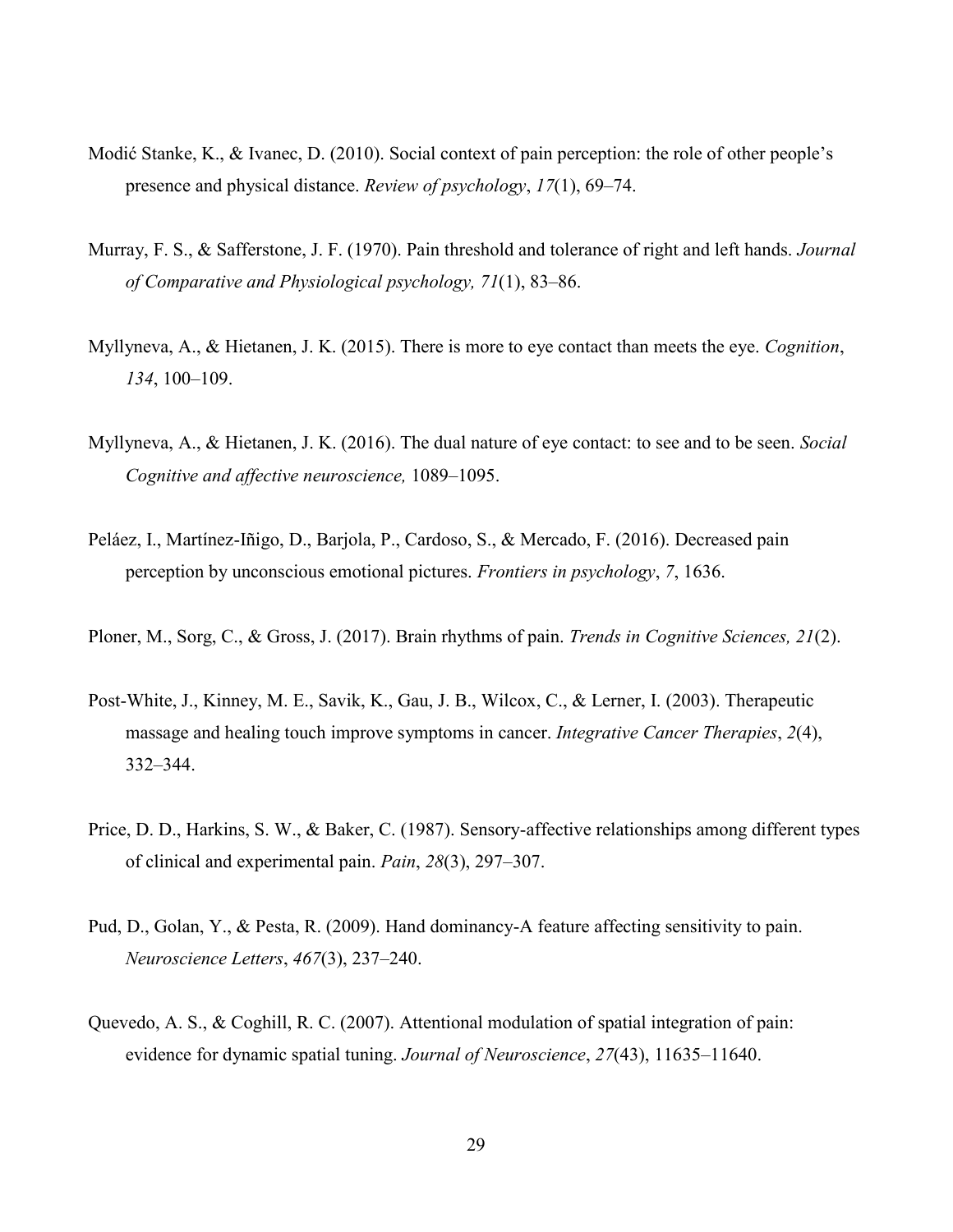- Rainville, P., Bao, Q. V. H., & Chrétien, P. (2005). Pain-related emotions modulate experimental pain perception and autonomic responses. *Pain*, *118*(3), 306–318.
- Reddy, V. (2003). On being the object of attention: implications for self–other consciousness. *Trends in cognitive sciences*, *7*(9), 397–402.
- Reicherts, P., Gerdes, A. B. M., Pauli, P., & Wieser, M. J. (2013). On the mutual effects of pain and emotion: Facial pain expressions enhance pain perception and vice versa are perceived as more arousing when feeling pain. *Pain*, *154*(6), 793–800.
- Rhudy, J. L., & Meagher, M. W. (2001). The role of emotion in pain modulation. *Current Opinion in Psychiatry*, *14*(3), 525.
- Roberts, M. H., Klatzkin, R. R., & Mechlin, B. (2015). Social support attenuates physiological stress responses and experimental pain sensitivity to cold pressor pain. *Annals of Behavioral Medicine*, *49*(4), 557–569.
- Romero, Y. R., Straube, T., Nitsch, A., Miltner, W. H., & Weiss, T. (2013). Interaction between stimulus intensity and perceptual load in the attentional control of pain. *Pain*, *154*(1), 135–140.
- Seidman, D., Bensen, S. B., Miller, I., & Meeland, T. (1957). Influence of a partner on tolerance for a self-administered electric shock. *The Journal of Abnormal and Social Psychology*, *54*(2), 210– 212.
- Senju, A., & Hasegawa, T. (2005). Direct gaze captures visuospatial attention. *Visual Cognition, 12*(1), 127–144.
- Staahl, C., & Drewes, A. M. (2004). Experimental human pain models: A review of standardized methods for preclinical testing of analgesics. *Basic and Clinical Pharmacology and Toxicology*, *95*(3), 97–111.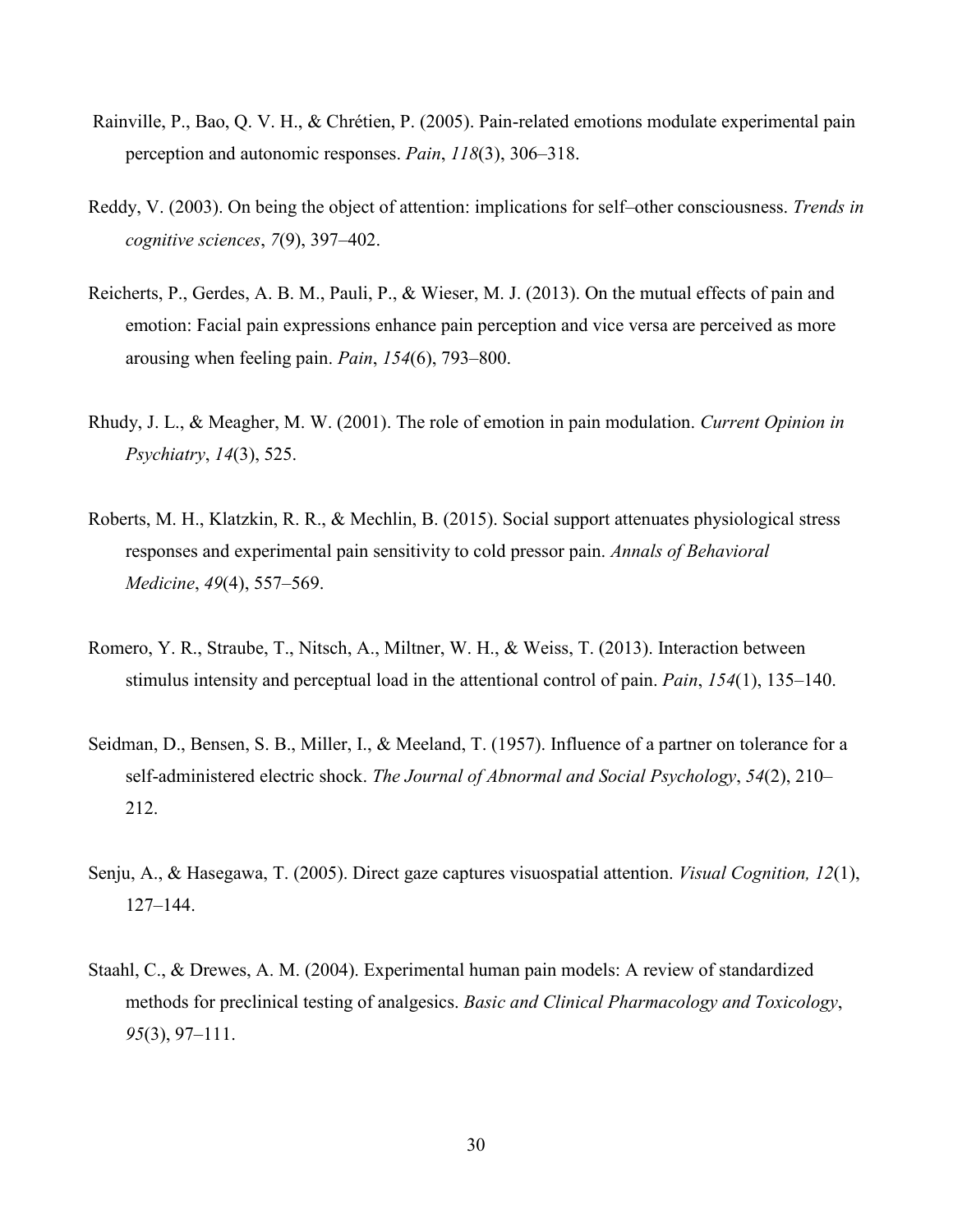- Strahan, R., & Gerbasi, K. C. (1972). Short, homogeneous versions of the Marlow‐Crowne Social Desirability Scale. *Journal of Clinical Psychology*, *28*(2), 191–193.
- Terkelsen, A. J., Andersen, O. K., Mølgaard, H., Hansen, J., & Jensen, T. S. (2004). Mental stress inhibits pain perception and heart rate variability but not a nociceptive withdrawal reflex. *Acta Physiologica Scandinavica*, *180*(4), 405–414.
- Uchino, B. N., Cacioppo, J. T., & Kiecolt-Glaser, J. K. (1996). The relationship between social support and physiological processes: A review with emphasis on underlying mechanisms and implications for health. *Psychological Bulletin, 119*(3), 488–531.
- Van Damme, S., Legrain, V., Vogt, J., & Crombez, G. (2010). Keeping pain in mind: A motivational account of attention to pain. *Neuroscience and Biobehavioral Reviews*, *34*(2), 204–213.
- Villemure, C., & Bushnell, M. C. (2002). Cognitive modulation of pain: How do attention and emotion influence pain processing? *Pain*, *95*(3), 195–199.
- Villemure, C., & Bushnell, M. C. (2009). Mood Influences Supraspinal Pain Processing Separately from Attention. *Journal of Neuroscience*, *29*(3), 705–715.
- Villemure, C., Slotnick, B. M., & Bushnell, M. C. (2003). Effects of odors on pain perception: Deciphering the roles of emotion and attention. *Pain*, *106*(1–2), 101–108.
- Watson, D., Clark, L. A., & Tellegen, A. (1988). Watson, D., Clark, L. A., & Tellegen, A. (1988). Development and validation of brief measures of positive and negative affect – The Panas scales. *Journal of Personality and Social Psychology*, *54*(6), 1063–1070.
- Wiech, K., Ploner, M., & Tracey, I. (2008). Neurocognitive aspects of pain perception. *Trends in Cognitive Sciences*, *12*(8), 306–313.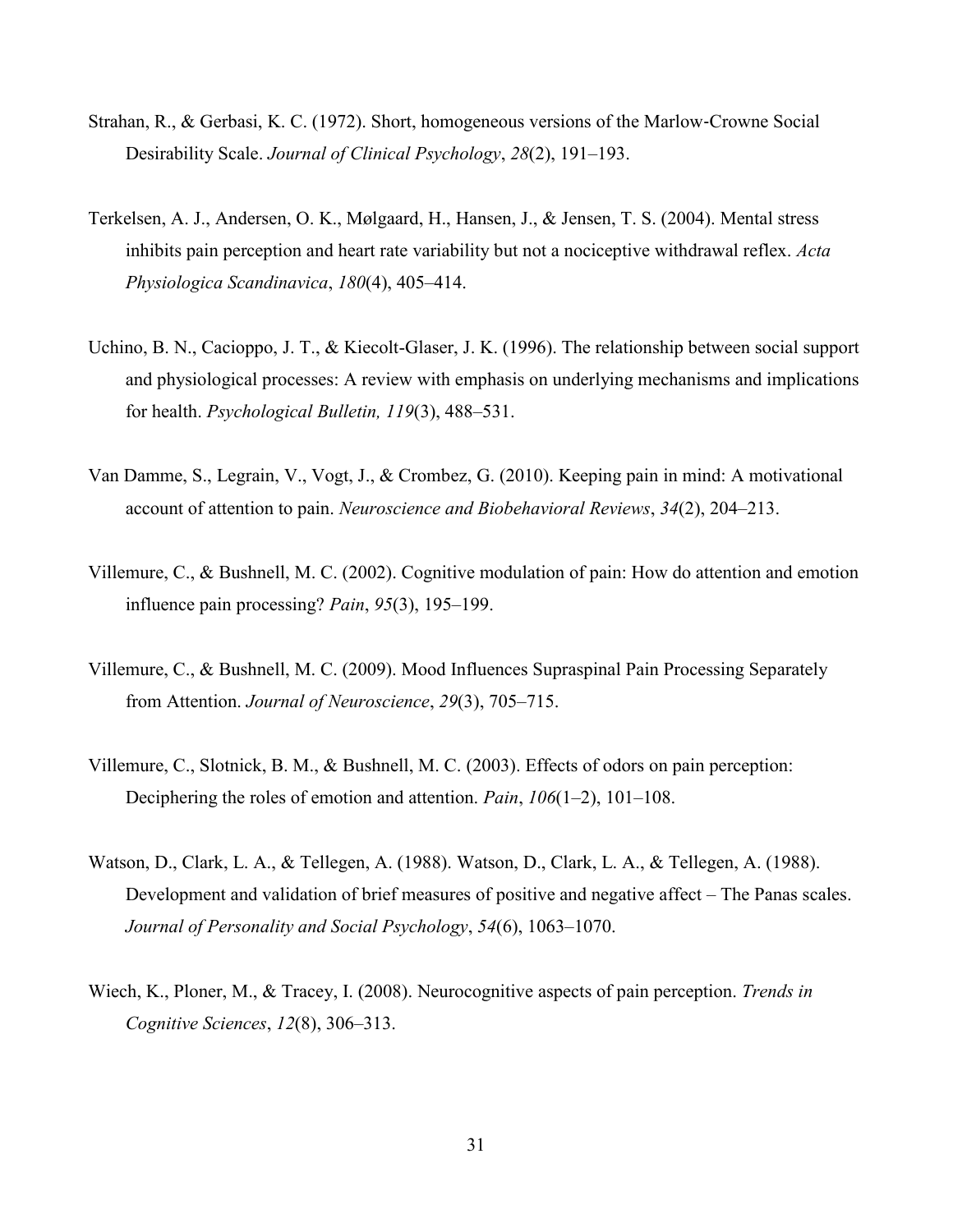Zelman, D. C., Howland, E. W., Nichols, S. N., & Cleeland, C. S. (1991). The effects of induced mood on laboratory pain. *Pain*, *46*(1), 105–111.